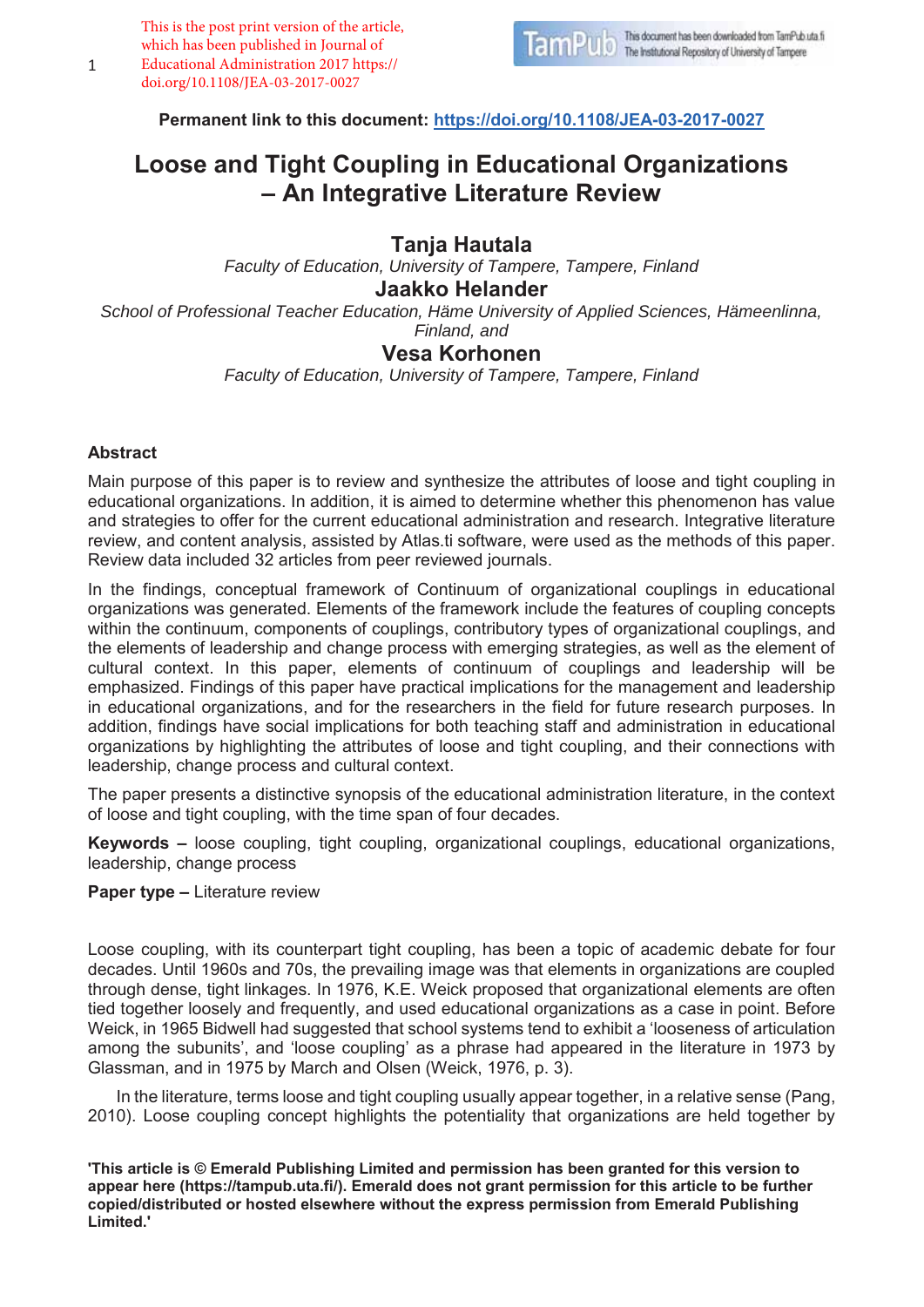shared beliefs, norms and institutionalized expectations (Meyer, 2002b). Tight coupling, on the contrary, refers to standardization, strong interdependence and centralized authority in organizations (Burke, 2014; Weick, 1976). Coupling terms have, however, been criticized for their ambiguity (e.g. Firestone, 1985; Meyer, 2002b; Tyler, 1987; Willower, 1981; Yair, 1997) and varying definitions (Pang, 2003).

 At the beginning of the new millennia, Rowan (2002) argued that education systems seem to have become far more bureaucratized and rationalized around the world than during the emergence of loose coupling concept, and a decade later, Dimmock and Tan (2013, p. 323) stated that educational organizations have evolved into complex systems "that often defy simple characterization as either tightly or loosely coupled" (see also Goldspink, 2007; Orton and Weick, 1990; Rowan, 2002). Additionally, according to scholars (e.g. Hökkä and Vähäsantanen, 2014; Shen *et al.*, 2016; Vuori, 2015), there is current evidence that educational organizations are facing increasing demands for accountability, and hence, for tightening the loose coupling in order to meet challenges of the current era. However, for example Hallett (2010) has illustrated that environmentally defined regimes for accountability, leading to recoupling of loosely coupled practices, have created perturbation in educational organization. Hence, it seems unclear whether endeavouring loose, or tight coupling aspects, serves more beneficial goal for educational administration.

 To date, no integrative review has been done about loose and tight coupling in educational organizations. Thus, the main purpose of this paper is to synthesise the attributes of loose and tight coupling phenomenon in educational organizations. In addition, it is aimed to determine whether this phenomenon has value and strategies to offer for the current educational administration and research. The paper addresses following research questions:

- 1) How are the concepts of loose coupling and tight coupling attributed in the educational administration literature?
- 2) What does literature in this context suggest about educational administration strategies and effects, and what potential suggestions there are for conducting research?
- 3) In what ways are coupling concepts connected to other organizational phenomena in educational context?

 In the findings, new conceptual framework, in this context, will be presented. In this paper, framework elements of continuum of couplings and leadership will be emphasized.

#### **Background**

The contradictory nature of coupling concepts is prominent. Some researchers have regarded loose coupling as a natural characteristic which should be taken advance of (e.g. Goldspink, 2007), while other researchers (e.g. de Lima, 2007; Morley and Rassool, 2000) have regarded loose coupling as a problem to be solved (see also Shen *et al.*, 2016; Weick, 1976). Loose coupling, with several 'relaxed' meanings, has been seen as a difficult concept, and one obstacle for operationalizing loose coupling "is the lack of agreement among those who write about it" (Firestone, 1985, p. 7; see also Willower, 1981). Moreover, already Weick (1976, p. 15) has stated that under certain conditions "the same components might be at one moment tightly coupled and at the next moment loosely coupled".

 Organizational couplings are connected to the management of organizational change and improvement, and here the contradictory between loose and tight coupling is distinguishable. Tight coupling operates in educational systems "through formalization along with reliance on rules and procedures to direct the behaviour of teachers and pupils" (Cheng, 2009, p. 67), and it is stated that tightly coupled organizations are easier to control and change from the top (Hargreaves, 2011; see also e.g. Firestone, 1985; Hökkä and Vähäsantanen, 2014). In the case of loose coupling, changes in school structure have limited impact on classroom activities (Gamoran, 2008), and in overall,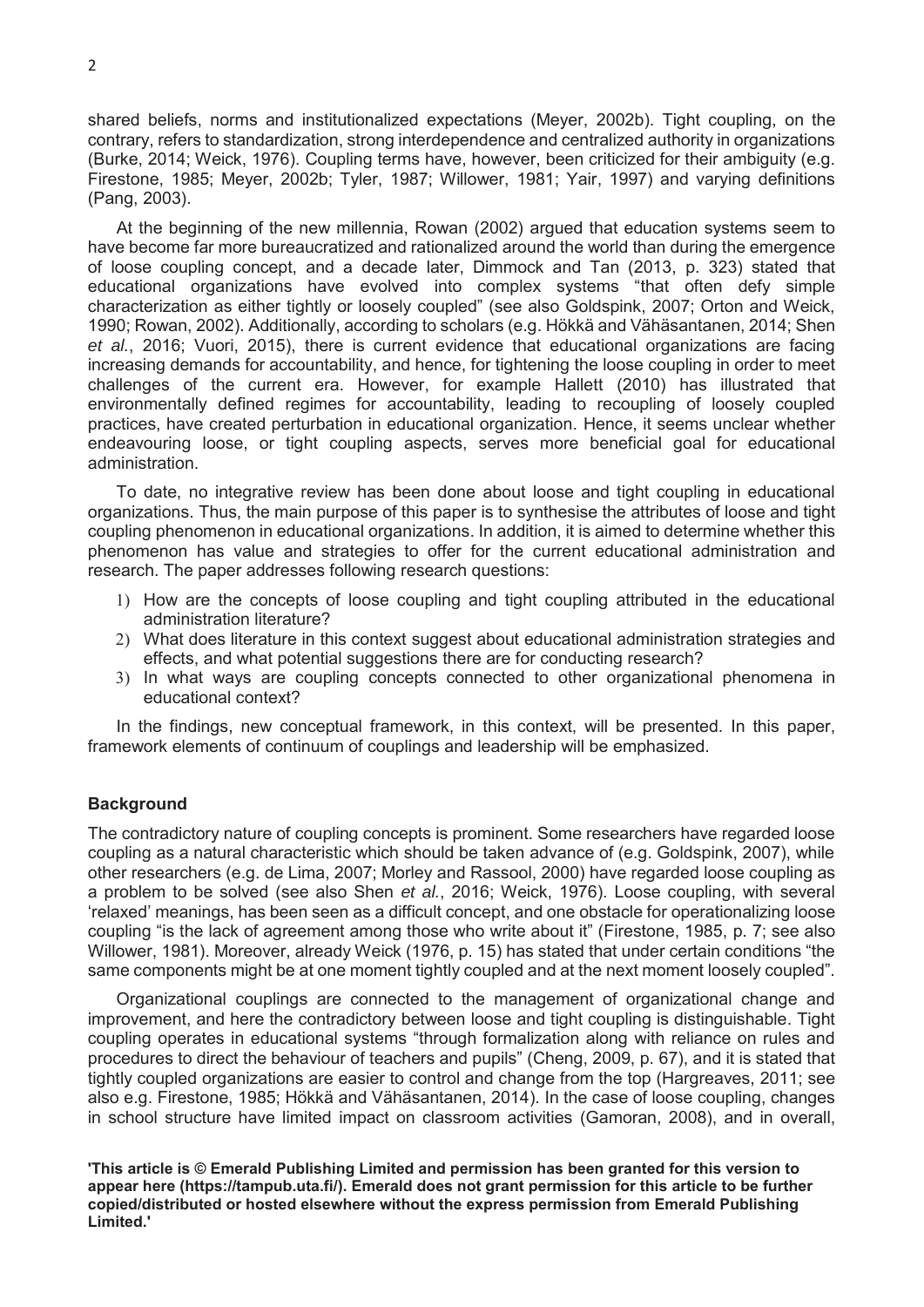resistance to change is a prominent characteristic of loosely coupled organizations (e.g. Hargreaves, 2011; Horne, 1992; Meyer, 2002a; Pajak and Green, 2003; Weick, 1976).

 In educational organizations, teaching staff has traditionally had lot of influence to the content of their work and to the pedagogy. Their work has not been strongly administrated, and hence, they have been able to full fill their professional goals, and they have had possibilities for decision making. (Hargreaves, 2000; Meyer, 2002a; Vähäsantanen *et. al*., 2012.) Prominent change in the educational organizations indicate the shift from loose coupling towards tight, more managerialistic coupling. In tightly coupled educational organizations, work of teaching staff is controlled by administrative orders. This diminishes teaching staff's possibilities to influence the content of their work, and to negotiate their professional goals. (Meyer, 2002a; Vähäsantanen *et. al*., 2012.)

 However, according to Dimmock and Tan (2013), new types of school, purposes of schooling and more professionalized body of teachers are emerging. There are concerns of connections between educational organizations and teachers work with the emphasis on teachers' sense of professional agency, referring to teacher's abilities to negotiate the contents and conditions of their work (Hökkä and Vähäsantanen, 2014). Hence, as stated by literature, teachers' agency should be placed over bureaucratic and market-oriented thinking. (Hargreaves and Shirley, 2009; Hökkä and Vähäsantanen, 2014.)

 In 1985, Murphy, Hallinger and Mesa described loosely coupled schools as average in nature – as compared to tightly coupled, effective schools. If coupling metaphor is interpreted in a simplistic, dichotomous terms, system elements are seen as either coupled or not, and the whole system is seen as loosely or tightly coupled (Rowan, 2002). However, the couplings consist rational and emotional, formal and informal interactions, as in a case of simultaneous coupling (Goldspink, 2007), and Peters and Waterman (1982), Sergiovanni (1984) and Pang (2000, 2003) have found simultaneous loose and tight configurations in excellent corporations and educational organizations. According to Sergiovanni (1984, p. 13), simultaneous loose and tight structures are associated with "motivation, commitment, enthusiasm and loyalty" to educational organizations. Peters and Waterman (1982) state that excellence, created by simultaneous coupling, comes as a result of experimentation, innovation and employee autonomy connected to strongly held set of shared values. In simultaneous loose and tight coupling, tight properties center on rigidly controlled core values, and loose properties center on autonomy and innovation (Pang, 2000, 2003; Peters and Waterman, 1982). Thus, the benefit of hybrid organizations, and simultaneous coupling, is that organizations may capture the advantages of centralization and coordination while endeavouring to harness the advantages of decentralized structures (Meyer, 2002a).

## **Methodology**

Integrative literature review was used as the methodological approach of this paper. Integrative literature review allows the "simultaneous inclusion of experimental and non-experimental research in order to more fully understand a phenomenon in concern" (Whittemore and Knafl, 2005, p. 547). The current topic can be seen to benefit of review and potential reconceptualization of the expanding and diversified knowledge base, as it continues to develop after 40 years of existence and continuing debate (see Torraco, 2005).

 Whittemore and Knafl (2005) have distinguished five stages - problem identification, literature search, data evaluation, data analysis and presentation - for integrative literature review. These stages will be presented in the following sections.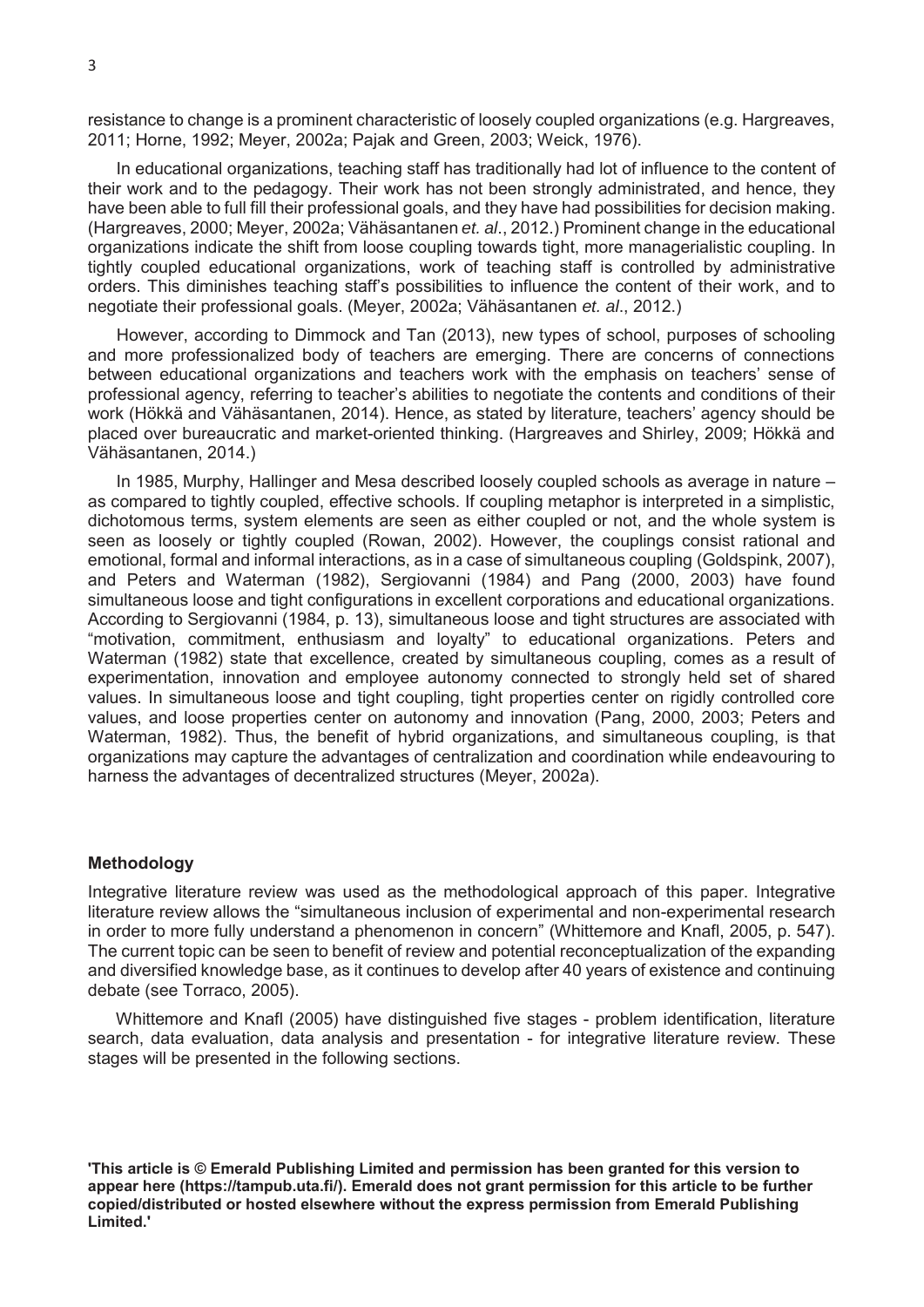#### *Problem identification stage*

Whittemore and Knafl (2005) pose that clear problem identification and review purpose are essential for providing focus and boundaries for the integrative review process. The variables of interest and the appropriate sampling frame need to be determined. In the current review, the variables of interest were loose coupling, tight coupling, educational organizations and administration in the context of loose and tight coupling. The sampling frame consisted of both empirical and theoretical articles.

#### *Literature search stage*

Any type of review demands well-defined search strategies to enhance the rigour. Recommended search approaches include searching from computerized databases, ancestry searching, journal hand searching, networking and searching research registers. In general, a comprehensive search for an integrative review includes at least two to three strategies. (Conn *et. al*., 2003; Whittemore and Knafl, 2005.)

 Data search was done in three stages during autumn 2016. Search process started from four databases, with following terms: *tight and loose coupling* and *educational organizations*, and with tag in all fields. Inclusion criteria were: only articles from peer reviewed journals were included, articles should give insight to either or both of the concepts of tight and loose coupling in educational organizations and were to be published in English or Finnish. To gain comprehensive understanding of the concepts, search years were not limited.

 From *EBSCOhost*, search resulted with three hits, and all three articles were included to the literature review. From *Web of sciences*, search gave three hits, and two new articles were included. Search from *ERIC* gave four hits, and two new articles were included. From *Scopus*, search resulted with four articles which all were already included. Search from databases resulted in total with seven articles. The reasons for excluding articles were: the context of the article was other than educational organization, the article was already included, or the content did not meet the inclusion criteria while reading the full text.

 Second search, with same search terms, was done from three journals with the scope of educational administration and leadership. Searches resulted as follows: *Journal of Educational Administration*, 27 hits, and 11 new articles were included; *Educational Management, Administration and Leadership*, 13 hits with three new included articles; and *International Journal of Leadership in Education*, four hits, and two new articles were included. In total, search from journals resulted with 16 new articles. Reasons for exclusion were similar to database search.

 In addition to these searches, hand search was conducted from the references of retrieved articles corresponding to the significance of the article content. At this stage nine relevant articles, which met the inclusion criteria, were included to the literature review. Final literature review data consisted of 32 articles. Articles are presented in Table A1, including their respective sources.

#### *Data evaluation stage*

In the integrative review method, evaluation of the quality of the primary sources is complexed as there is no 'gold standard' due to the diversity of the primary sources (Whittemore and Knafl, 2005). In the current review, the data evaluation stage was connected to the literature search stage. In addition to fulfilling the inclusion criteria, specific criterion was publishing in a journal implementing peer review. Peer review process was considered to enhance the rigour of articles, and thus, enhance the quality of primary sources.

 Of the included articles, 14 were empirical and 18 theoretical papers (see Table A1). Of empirical articles, three were implemented with qualitative research design and 11 with quantitative design.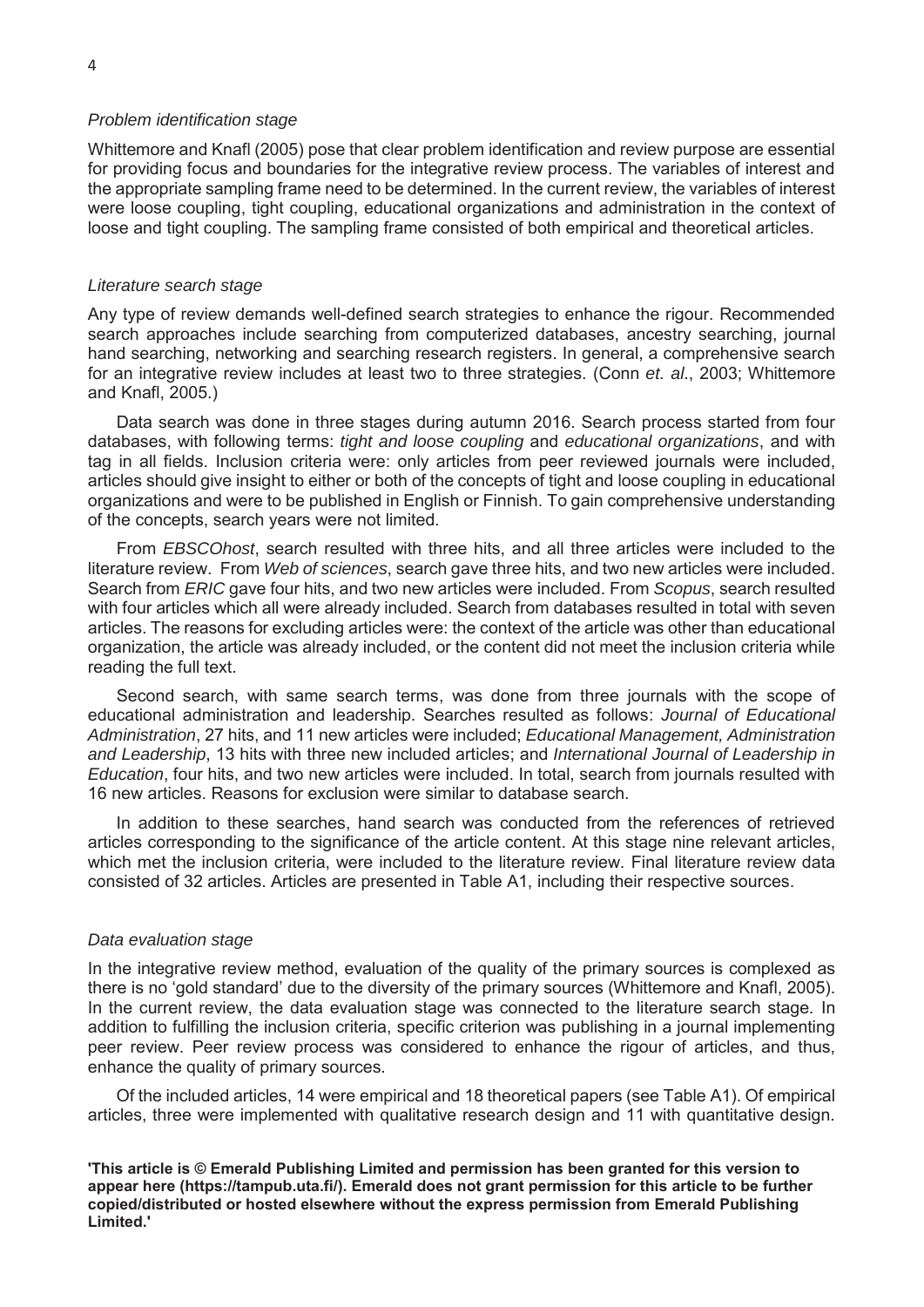Until 2002, majority of the included articles were theoretical, and only after this, empirical articles started to increase and to form majority. 16 of the articles were from the US, five from Hong Kong, three from the UK, two from Canada and Finland, and one from Australia, Israel, Portugal and Singapore.

#### *Data analysis stage*

Data analysis stage in research review requires the data from primary sources to be ordered, coded, categorized and summarized into integrated and unified conclusion about the research problem (Cooper, 1998; Whittemore and Knafl, 2005). In the current review, the method of inductive content analysis was used as a data analysis method, assisted by Atlas.ti -software. According to Paulus *et al.* (2014), calls have been made for detailed accounts of computer assisted qualitative data analysis. Hence, data analysis stages utilizing Atlas.ti will be highlighted.

 Preparation phase of the review started with making sense of the data by reading the primary sources (see Elo and Kyngäs, 2007). Atlas.ti software was used in the preparation phase for coding all citations for terms loose\* (ca. 1,300 citations) and tight\* (ca. 700 citations) from the primary sources. In the next stage, all primary citations were read through, and relevant contents, from phrases to several paragraphs, connected to the concepts of loose and tight coupling were coded. After this, the coding lists/quotations were printed, giving 125 pages of data including approximately 1,250 quotations.

 In organizing phase, quotations were read through, and notes and headings were written in the text while reading it for several times (see Elo and Kyngäs, 2007). In the next stage, quotations were separated for categorizing of the data. For categorizing purpose, quotations were classified through interpretation, as to which content to put in the same category (see Dey, 1993; Elo and Kyngäs, 2007). At this point, Atlas.ti was utilized for returning to the original context of a specific quotation if further clarification was needed. Finally, abstraction for formulating a general description was conducted (see Elo and Kyngäs, 2007).

#### *Presentation*

Ideally, the results of integrative review contribute to new understanding of the phenomenon, and emphasize implications for practice, research and policy (Whittemore and Knafl, 2005). The review of existing literature culminates in a new model or framework for the topic which "posits new relationships and perspectives on the topic, yield new questions, or an agenda for further research" (Torraco, 2005, p. 362). In the current literature review, a new conceptual framework was generated, and implications for practice and future research were considered.

#### **Findings**

Based on the content analysis categories, a conceptual framework of Continuum of organizational couplings in educational organizations was generated (shown in Figure 1.). The framework has two major components; the core and the peripheral component. The core of the framework consists of the following elements: continuum of couplings, components of couplings and contributory types of organizational couplings. Correspondingly, the periphery of the framework consists of the following elements: leadership, change process and cultural context. Elements of the core and the peripheral component are summarised in Table 1. Elements are presented through the concepts and features that emerged from the review data. Of the framework elements, continuum of couplings and leadership will be discussed in more detail later in this paper. Complementary elements are discussed in the following section.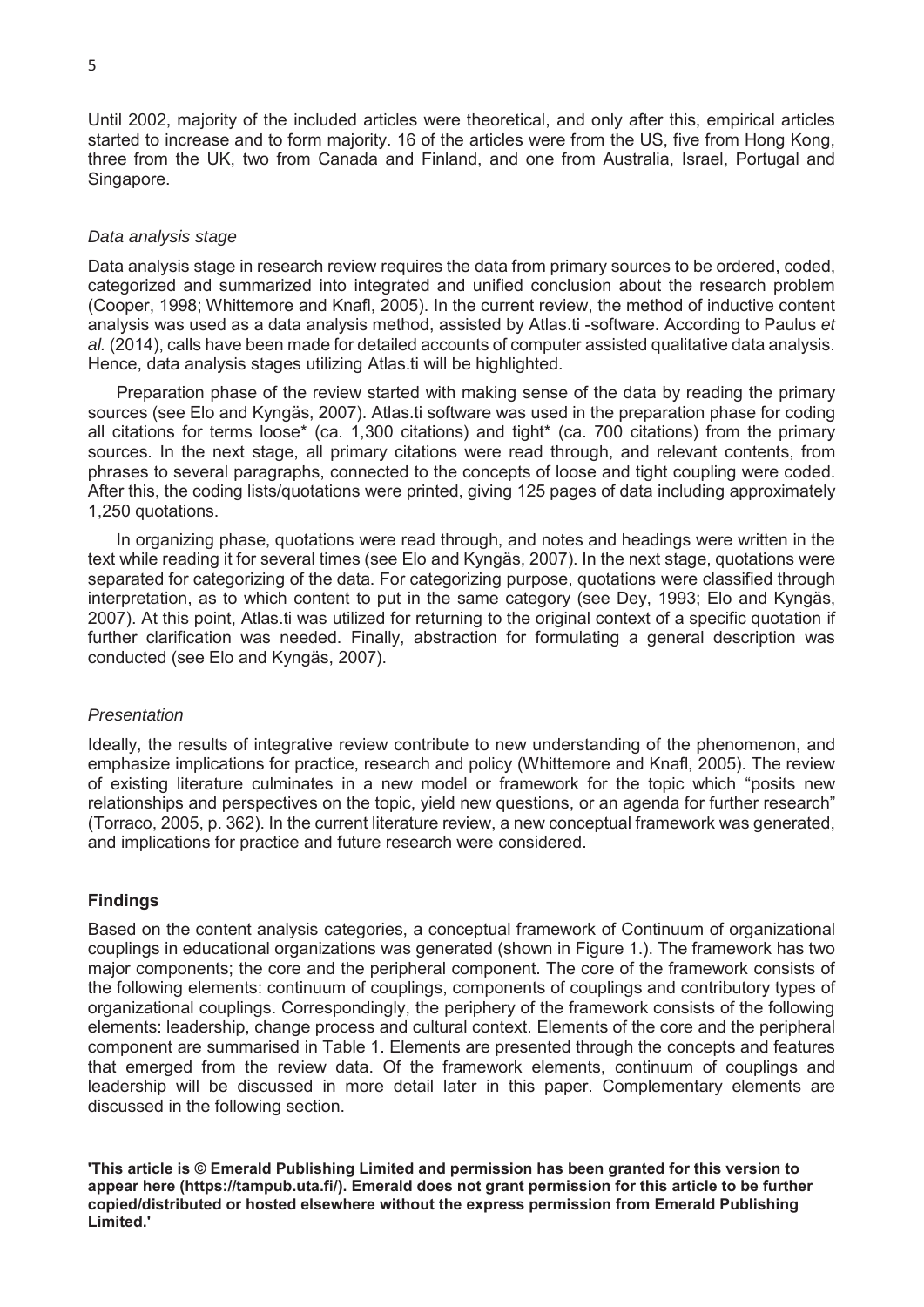**Table 1.** Summary of the elements of the core and the peripheral component of the conceptual framework

| Conceptual framework of Continuum of Organizational Couplings in Educational Organizations                                                                                                                                                                                                                                                                                                                                                                                                                                                                                     |                                                                                                                                                                                                                                                                                                                                                                                                                                                                                                                                                                                                                         |                                                                                                                                                                                                                                                                                                                                                                                                                                                                                                                                                                                                        |                                                                                                                                                                                                                                                                                                                                                                                                                                                                                                                                                                                                           |                                                                                                                                                                                                                                                                                                                                                                                                                                                                                                                                                                                                          |                                                                                                                                                                                                                                                                                                                                                                                                                                                                                                                                                                                                                                            |
|--------------------------------------------------------------------------------------------------------------------------------------------------------------------------------------------------------------------------------------------------------------------------------------------------------------------------------------------------------------------------------------------------------------------------------------------------------------------------------------------------------------------------------------------------------------------------------|-------------------------------------------------------------------------------------------------------------------------------------------------------------------------------------------------------------------------------------------------------------------------------------------------------------------------------------------------------------------------------------------------------------------------------------------------------------------------------------------------------------------------------------------------------------------------------------------------------------------------|--------------------------------------------------------------------------------------------------------------------------------------------------------------------------------------------------------------------------------------------------------------------------------------------------------------------------------------------------------------------------------------------------------------------------------------------------------------------------------------------------------------------------------------------------------------------------------------------------------|-----------------------------------------------------------------------------------------------------------------------------------------------------------------------------------------------------------------------------------------------------------------------------------------------------------------------------------------------------------------------------------------------------------------------------------------------------------------------------------------------------------------------------------------------------------------------------------------------------------|----------------------------------------------------------------------------------------------------------------------------------------------------------------------------------------------------------------------------------------------------------------------------------------------------------------------------------------------------------------------------------------------------------------------------------------------------------------------------------------------------------------------------------------------------------------------------------------------------------|--------------------------------------------------------------------------------------------------------------------------------------------------------------------------------------------------------------------------------------------------------------------------------------------------------------------------------------------------------------------------------------------------------------------------------------------------------------------------------------------------------------------------------------------------------------------------------------------------------------------------------------------|
| <b>The Core Component</b>                                                                                                                                                                                                                                                                                                                                                                                                                                                                                                                                                      |                                                                                                                                                                                                                                                                                                                                                                                                                                                                                                                                                                                                                         |                                                                                                                                                                                                                                                                                                                                                                                                                                                                                                                                                                                                        | <b>The Peripheral Component</b>                                                                                                                                                                                                                                                                                                                                                                                                                                                                                                                                                                           |                                                                                                                                                                                                                                                                                                                                                                                                                                                                                                                                                                                                          |                                                                                                                                                                                                                                                                                                                                                                                                                                                                                                                                                                                                                                            |
| <b>Continuum of</b><br>couplings<br>(see also<br>Table 2.)                                                                                                                                                                                                                                                                                                                                                                                                                                                                                                                     | <b>Components of</b><br>couplings                                                                                                                                                                                                                                                                                                                                                                                                                                                                                                                                                                                       | <b>Contributory</b><br>types of<br>organizational<br>couplings                                                                                                                                                                                                                                                                                                                                                                                                                                                                                                                                         | Leadership<br>(see also<br>Table 3.)                                                                                                                                                                                                                                                                                                                                                                                                                                                                                                                                                                      | Change<br><b>Process</b>                                                                                                                                                                                                                                                                                                                                                                                                                                                                                                                                                                                 | <b>Cultural context</b>                                                                                                                                                                                                                                                                                                                                                                                                                                                                                                                                                                                                                    |
| - Couplings<br>form a<br>continuum of<br>loose to tight<br>(Fennel, 1994;<br>Ogawa and<br>Scribner,<br>2002;<br>Hargreaves,<br>2011; see also<br>Orton and<br>Weick, 1990).<br>Loose coupling<br>- Impacts<br>innovativeness<br>in the<br>individuals and<br>organizations<br>- Contributes<br>to the<br>autonomy of<br>individual<br>teachers and<br>organizational<br>sub-units<br>- Distances<br>supervision<br>and instruction<br>in schools<br><b>Tight coupling</b><br>- Highlights<br>rules,<br>regulations,<br>monitoring,<br>and<br>certification in<br>organizations | Coupling<br>elements<br>- Teachers,<br>classrooms,<br>principals,<br>teachers-<br>materials,<br>administrators-<br>classrooms,<br>voters-<br>schoolboard,<br>process-<br>outcome,<br>teacher-teacher,<br>teacher-pupil,<br>teacher-parent,<br>and means and<br>ends (Weick,<br>1976, see also<br>Firestone<br>(1985), who<br>further adds<br>time and<br>activity)<br>- Technology,<br>task, subtask,<br>role, territory,<br>and person<br>(Weick, 1976)<br>- Positions,<br>offices,<br>responsibilities,<br>opportunities,<br>rewards, and<br>sanctions<br>(Weick 1976)<br>- Outcomes,<br>technology, and<br>structure | <b>Vertical coupling</b><br>- Operates<br>hierarchically<br>between<br>different levels<br>in organizations<br>(Dimmock and<br>Tan, 2013)<br>Lateral coupling<br>- Operates<br>between<br>professionals<br>and units/sub-<br>units at the<br>same level<br>(Dimmock and<br>Tan, 2013)<br>Institutional<br>coupling<br>- Connections<br>between<br>administrative<br>structures (e.g.<br>timetables and<br>departments)<br>(Hargreaves,<br>2011)<br>Inter-institutional<br>coupling<br>- The nature and<br>extent of a<br>school's<br>linkages to other<br>schools and<br>organizations<br>(Hargreaves, | - Loose<br>coupling refers<br>to the aspects<br>of tolerance<br>and flexibility<br>in a school that<br>allows<br>teachers to<br>execute daily<br>tasks at their<br>own discretion<br>(Pang, 2003)<br>- The critical<br>insight is that<br>loosely<br>coupled<br>educational<br>systems do not<br>adjust to<br>formal or<br>bureaucratic<br>control.<br>Instead, they<br>need a<br>different<br>management<br>strategy for<br>their distinctive<br>advantages to<br>be realized,<br>and<br>disadvantages<br>minimized<br>(Goldspink,<br>2007; see also<br>Boyd and<br>Crowson,<br>2002).<br>- "The greater | - Tightly coupled<br>organizations<br>are easier to<br>control and<br>change from the<br>top<br>(Hargreaves,<br>2011)<br>- Targets of<br>change in<br>rational systems<br>are "goals,<br>procedures,<br>rules, control<br>and design of<br>the system"<br>(Horne, 1992,<br>97)<br>- In loosely<br>coupled<br>organizations,<br>different means<br>lead to the same<br>end (Horne,<br>1992; Weick,<br>1976)<br>- The technical<br>core of<br>educational<br>organizations,<br>defined as<br>teachers' data-<br>informed<br>instructional<br>practices, is<br>typically in the<br>centre of<br>educational | Internal cultural<br>context<br>- Internal cultural<br>context refers<br>here to:<br>- Management<br>culture (Hökkä<br>and<br>Vähäsantanen,<br>2014)<br>- Departmental<br>culture (de Lima,<br>2007)<br>- Organizational<br>culture (Dimmock<br>and Tan, 2013;<br>Pang, 1998,<br>2003)<br>- Administration<br>culture (Pang,<br>1998),<br>- Professional<br>culture (Dimmock<br>and Tan, 2013)<br>- Individual<br>working culture<br>(Hökkä and<br>Vähäsantanen,<br>2014)<br>- A shared culture<br>creates the<br>cohesion and<br>coherence<br>organization<br>needs to success<br>(Hargreaves,<br>2011)<br>- Concept of<br>loose coupling |
| - Binds<br>members to<br>the                                                                                                                                                                                                                                                                                                                                                                                                                                                                                                                                                   | (Ogawa and<br>Scribner, 2002)<br>- Enclaves                                                                                                                                                                                                                                                                                                                                                                                                                                                                                                                                                                             | 2011)                                                                                                                                                                                                                                                                                                                                                                                                                                                                                                                                                                                                  | is the control<br>exerted by the<br>centre over its                                                                                                                                                                                                                                                                                                                                                                                                                                                                                                                                                       | improvement<br>(Shen et al.,<br>2016)                                                                                                                                                                                                                                                                                                                                                                                                                                                                                                                                                                    | directs action to<br>the symbolic,                                                                                                                                                                                                                                                                                                                                                                                                                                                                                                                                                                                                         |
|                                                                                                                                                                                                                                                                                                                                                                                                                                                                                                                                                                                | (Horne, 1992)                                                                                                                                                                                                                                                                                                                                                                                                                                                                                                                                                                                                           |                                                                                                                                                                                                                                                                                                                                                                                                                                                                                                                                                                                                        | peripheral                                                                                                                                                                                                                                                                                                                                                                                                                                                                                                                                                                                                |                                                                                                                                                                                                                                                                                                                                                                                                                                                                                                                                                                                                          | <b>Continues</b>                                                                                                                                                                                                                                                                                                                                                                                                                                                                                                                                                                                                                           |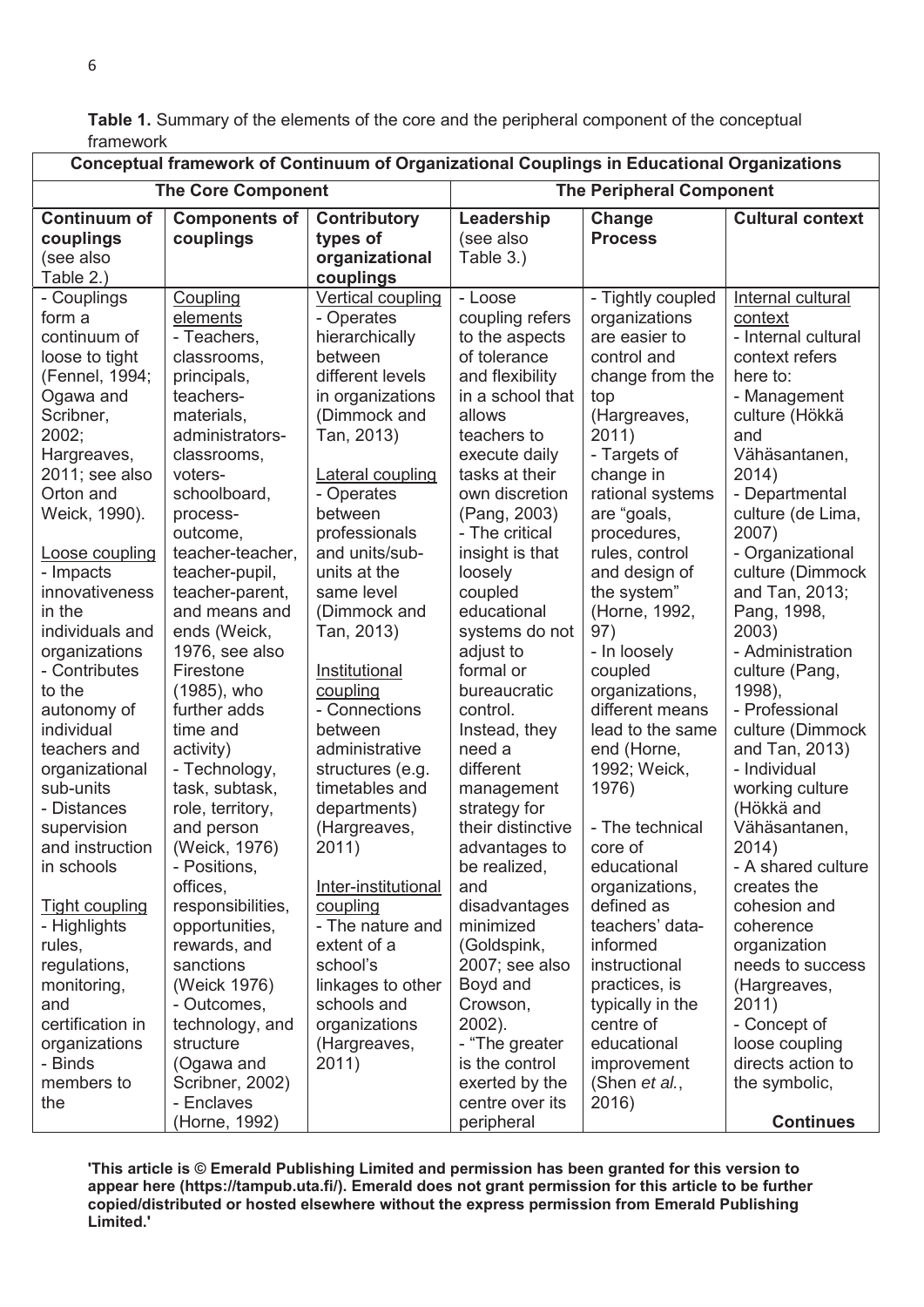| organizational      | - Informed        | Professional          | units, the           | Strategies for     | cultural side of        |
|---------------------|-------------------|-----------------------|----------------------|--------------------|-------------------------|
| goals               | decision making   | coupling              | tighter the          | educational        | organizations.          |
| - Endeavours        | (Shen et al.,     | - The level of        | coupling"            | <i>improvement</i> | This, however,          |
| organizational      | 2016)             | teacher               | (Dimmock &           | - The top-down,    | provides little or      |
| effectiveness       |                   | autonomy (e.g.        | Tan, 2013,           | systemic           | no direction on         |
|                     | Coupling          | deciding what         | 323)                 | change strategy    | how to align            |
|                     | mechanisms        | and how to            |                      | for tightening of  | culture with            |
| <b>Simultaneous</b> | - Authority of    | teach)                | Leadership           | the loosely        | structure (Meyer,       |
| coupling            | office, and task  | (Hargreaves,          | strategies in        | coupled system     | 2002a)                  |
| - Organi-           | interdependenc    | 2011)                 | the context of       | (Shen et al.,      | - Management of         |
| zational            | e (Weick, 1976)   |                       | loosely              | 2016)              | values can be           |
| components          | - Interpersonal   | <b>Agency-centred</b> | coupled              | - The bottom-up    | seen to provide a       |
| varying in the      | mechanisms or     | coupling              | <u>organizations</u> | strategy where     | means for the           |
| looseness or        | interactions      | - Contributes to      | - Tightening of      | loose coupling     | management of           |
| tightness of        | between           | teachers' strong      | the couplings        | has been           | culture. (Pang,         |
| their couplings     | administration    | agency and            | - Strategies to      | considered as      | 1998)                   |
| within different    | and teachers      | collaboration         | balance loose        |                    | - However, the          |
|                     | within            |                       |                      | something to       |                         |
| relationships       | educational       | (Hökkä and            | and tight            | work with, rather  | strength of<br>school's |
| and situations      |                   | Vähäsantanen,         | aspects of           | than against       |                         |
| (Pang, 2010;        | organizations     | 2014)                 | educational          | (Shen et al.,      | professional and        |
| Weick, 1976)        | (Logan et. al.,   |                       | organizations        | 2016)              | organizational          |
| - In any            | 1993; Ingersoll,  |                       | - Strategies for     | - Supporting       | cultures makes          |
| complex             | 1994)             |                       | improving job        | teachers'          | the transition for      |
| societal sector,    | - Homogeneity,    |                       | satisfaction         | professional       | entrants from           |
| "any two            | consensus, and    |                       | - Features of        | development        | other sectors to        |
| elements of an      | similarity (Yair, |                       | leadership-          | and                | school leadership       |
| organized           | 1997)             |                       | teacher              | improvement        | difficult by            |
| system are          | - Symbols,        |                       | reciprocity          | (Gamoran,          | potentially             |
| likely to be        | interests,        |                       |                      | 2008; Shen et      | creating an             |
| embedded in a       | contracts,        |                       | Leadership           | al., 2016)         | inherent risk-          |
| host of             | information,      |                       | strategies in        | - Data-informed    | averse culture          |
| relationships       | resource flow     |                       | the context of       | and shared         | through rigours         |
| with many           | (Rowan, 2002)     |                       | tightly coupled      | decision making    | and expectations        |
| system              | - Market          |                       | organizations        | (Fennell, 1994;    | of an                   |
| elements"           | dynamics,         |                       | - Tightening of      | Shen et al.,       | assessment-             |
| (Rowan, 2002,       | selective forces, |                       | the couplings        | 2016)              | oriented system         |
| 609)                | and processes     |                       | - Strategies to      | - Professional-    | (Dimmock and            |
|                     | of institutional  |                       | balance loose        | izing teaching     | Tan, 2013)              |
|                     | isomorphism       |                       | and tight            | (Shen et al.,      |                         |
|                     | (Rowan, 2002)     |                       | aspects of           | 2016)              | <u>External,</u>        |
|                     | - Learning        |                       | educational          | - Developing       | sociocultural,          |
|                     | circles and       |                       | organizations        | professional       | context                 |
|                     | practicums        |                       | - Controlling        | learning           | - Coupling              |
|                     | (Goldspink,       |                       | strategies           | communities        | features may vary       |
|                     | 2007)             |                       | - Features of        | (Shen et al.,      | according to            |
|                     | - Assumed         |                       | leadership-          | 2016)              | different cultures,     |
|                     | coupling          |                       | teacher              | - Encouraging      | state systems           |
|                     | mechanisms of     |                       | reciprocity          | and supporting     | and environments        |
|                     | top-down          |                       |                      | active             | (Dimmock and            |
|                     | management,       |                       |                      | experimentation    | Tan, 2013)              |
|                     | tightening of the |                       |                      | in the principle   |                         |
|                     | couplings, and    |                       |                      | of trust           | <b>Continues</b>        |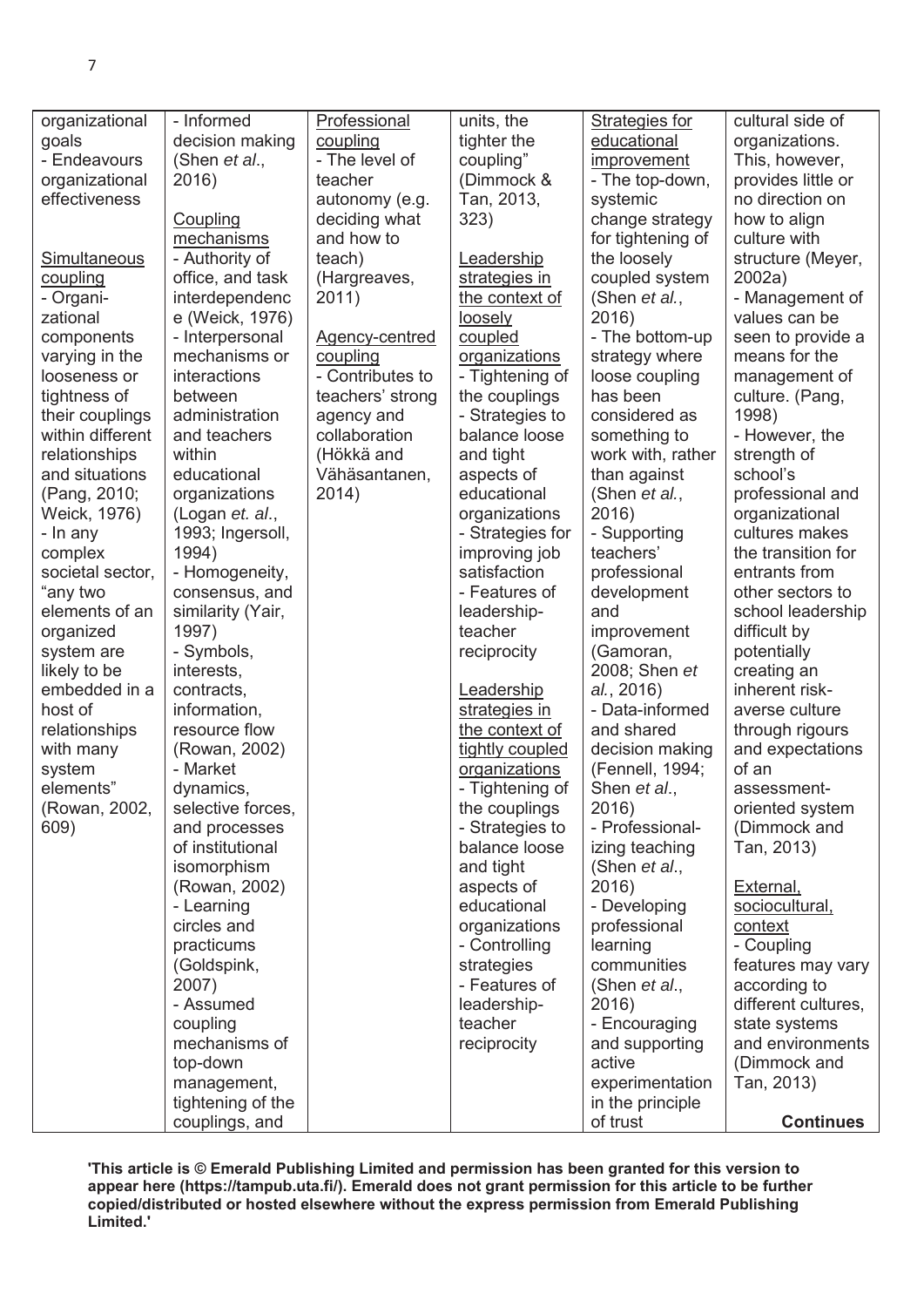|      | (not presented<br>in review data,   |                                 |                                      |
|------|-------------------------------------|---------------------------------|--------------------------------------|
|      | dependence                          |                                 |                                      |
|      | directness,<br>consistency and      |                                 |                                      |
|      | - Strength,                         |                                 |                                      |
|      | 1985)                               |                                 |                                      |
|      | see Firestone,                      |                                 |                                      |
|      | in review data,                     |                                 |                                      |
|      | (not presented                      |                                 |                                      |
|      | goal consensus                      |                                 |                                      |
|      | leadership, and                     |                                 |                                      |
|      | facilitative                        |                                 |                                      |
|      | matters,                            |                                 |                                      |
|      | instruction                         |                                 |                                      |
|      | centralization on                   |                                 |                                      |
|      | matters,                            |                                 |                                      |
|      | on resource                         | Meyer, 2002b)                   |                                      |
|      | , centralization                    | and Tan, 2013;                  |                                      |
|      | communications                      | also Dimmock                    |                                      |
|      | vertical                            | 2007, 46; see                   |                                      |
|      | communication,                      | (Goldspink,                     |                                      |
|      | - Horizontal                        | change."                        |                                      |
|      | 1976)                               | intervention and                |                                      |
|      | 1987; Weick,                        | strategic                       |                                      |
|      | see also Tyler,                     | basis for                       |                                      |
|      | Scribner, 2002;                     | revealing the                   |                                      |
|      | (Ogawa and                          | while also                      |                                      |
|      | dimensions                          | organization []                 |                                      |
|      | institutional                       | the robust self-                |                                      |
|      | - Rational and                      | and harnessing                  |                                      |
|      | et al., 1993)                       | working with                    |                                      |
|      | control (Logan                      | advocating                      |                                      |
|      | manipulative                        | perspective,                    |                                      |
| and  | n, autonomy,                        | systems                         |                                      |
|      |                                     | - Complex                       |                                      |
| goal | consensus/visio                     | Lima, 2007)                     | schools.                             |
|      |                                     | organization (de                | Singapore                            |
|      | - Work scrutiny,<br>centralization, | networks of the                 | contributing to<br>tight coupling in |
|      | dimensions                          | clarifying the<br>communication |                                      |
|      | Coupling                            | analysis for                    | Asian culture                        |
|      |                                     |                                 | Tan (2013), and<br>their context of  |
|      | et al. 2016)                        | 2011).<br>- Social network      | Dimmock and                          |
|      | approach (Shen                      | Hargreaves,                     | the paper of                         |
|      | change                              | 2008;                           | specifically from                    |
|      | systemic                            | (Gamoran,                       | - Emerged                            |
|      |                                     |                                 |                                      |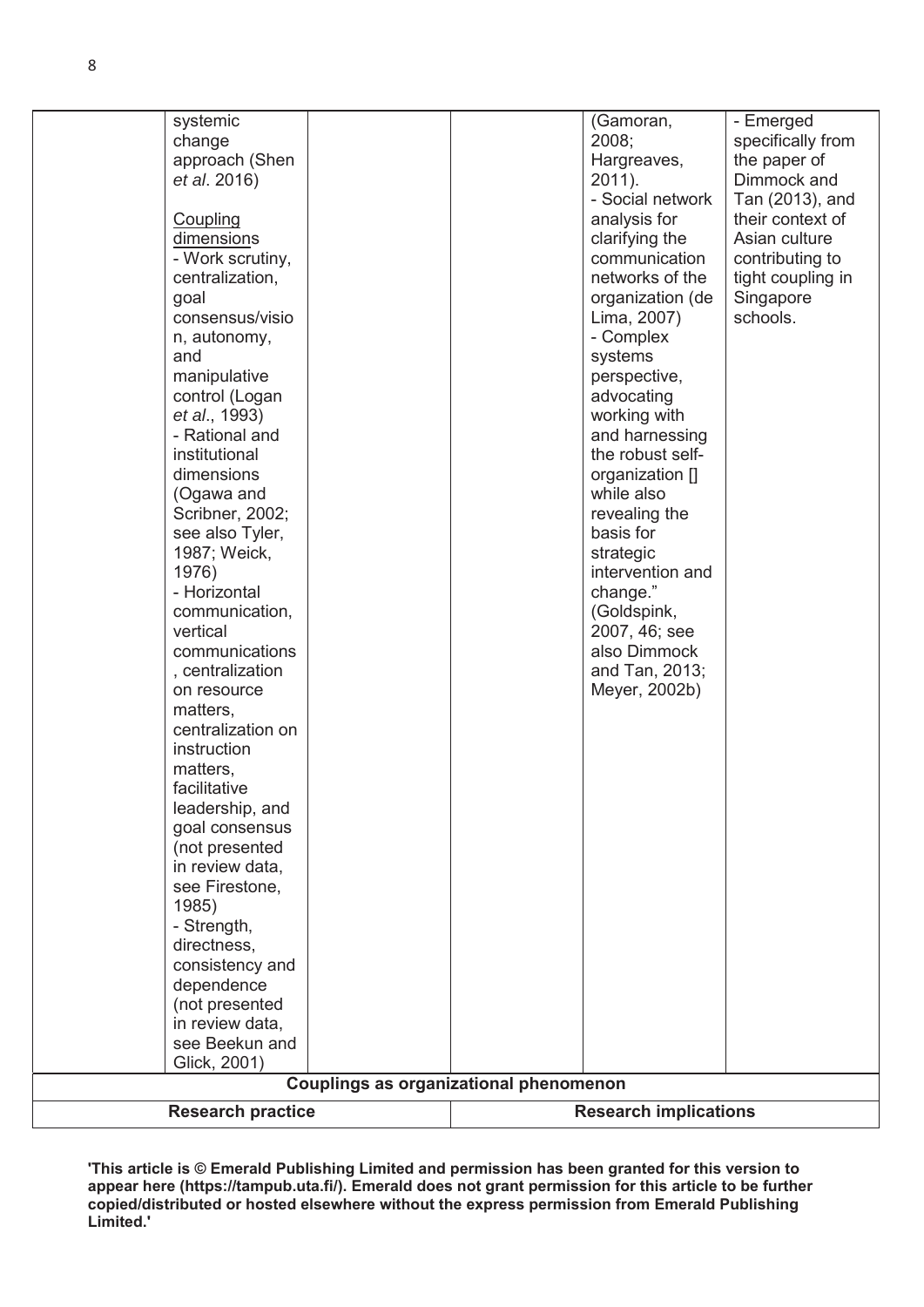In the literature, four components of couplings have been distinguished: elements, mechanisms, dimensions and domains (Beekun and Glick, 2001). From coupling components, Rowan (2002) has defined elements and mechanisms as fundamental aspects of the coupling theory. Organizational elements can be coupled in an organizational system, and mechanisms can be used to couple these elements (Rowan, 2002; see also Beekun and Glick, 2001; Firestone, 1985). Coupling dimension characterizes the quality of the relationship among coupling elements (Weick, 1982), and coupling domain describes "the content area of the relationship between coupling elements" (Beekun and Glick, 2001, p. 231). In the review data, the coupling elements and mechanisms were prominent but dimensions, and especially domains, were not (see Table 1.).

 Several contributory types of organizational couplings emerged from the review data. From both centre/periphery and within/between school levels one can find examples of both tight and loose coupling (Dimmock and Tan, 2013). Contributory organizational couplings offer concepts for considering couplings from individual level (lateral, professional and agency-centred coupling), through organizational level (vertical, institutional and agency-centred coupling), to the level between different organizations (inter-institutional and agency-centred coupling) (see Dimmock and Tan, 2013; Hargreaves, 2011; Hökkä and Vähäsantanen, 2014).

 In the review data, certain strategies for educational improvement, the most prominent type of change process, were presented (see Table 1.). Yet, according to the literature, the ideas on how to deal with the 'looseness' in the context of educational improvement differ substantially (Shen *et al.*, 2016; see also de Lima, 2007). When considering tight management practices, it is stated that they support organizational change, and thus, help the organization to utilize new educational practices (Hökkä and Vähäsantanen, 2014). However, Fennell (1994) states that teachers' views towards change processes are more positive in schools where shared decision making among teachers and management, and organizational goals for the implementation processes, were noted.

Cultural context includes the internal cultural context, and the external, socio-cultural context of the educational organization. According to Hargreaves (2011), a shared internal culture contributes to success in organizations by creating cohesion and coherence. Loose coupling concept draws attention to the power of culture and institutionalization, which, in turn, can produce organizational stability and durability (Meyer, 2002b). However, in tightly coupled organizations, there is potential for risk-averse cultures to form (Dimmock and Tan, 2013).

 The context of external cultural context emerged specifically from the paper of Dimmock and Tan (2013, p. 332) who introduce components making for tight coupling in Singapore schools. One major component is the impact of "a socio-cultural leader-teacher compact" as there exists Asian cultural characteristics binding teachers and leaders in a form of vertical tight coupling.

 In the conceptual framework, there is bilateral impact between the core component and the elements of leadership, change process and internal cultural context. Leadership impacts the couplings in organizations, and the consistency of couplings poses demands for leadership. Also, change initiatives pursue to impact the couplings in organizations, and the consistency of couplings poses challenges for implementing change, specifically in more loosely coupled organizations. Organization's internal culture impacts the couplings in organizations, and the consistency of couplings affects organization's internal culture. Between the core component and external cultural context the impact is unilateral, as the socio-cultural context of the organization potentially affects the couplings in organizations.

 The conceptual framework can be considered from two potential perspectives, namely 1) describing couplings as organizational phenomenon, and 2) describing tools for conducting research and research implications. The first perspective describes coupling attributes and relationships found from the review data. The second perspective offers educational administration researchers tools for conducting research in this context (the core component), and potential research implications (the peripheral component).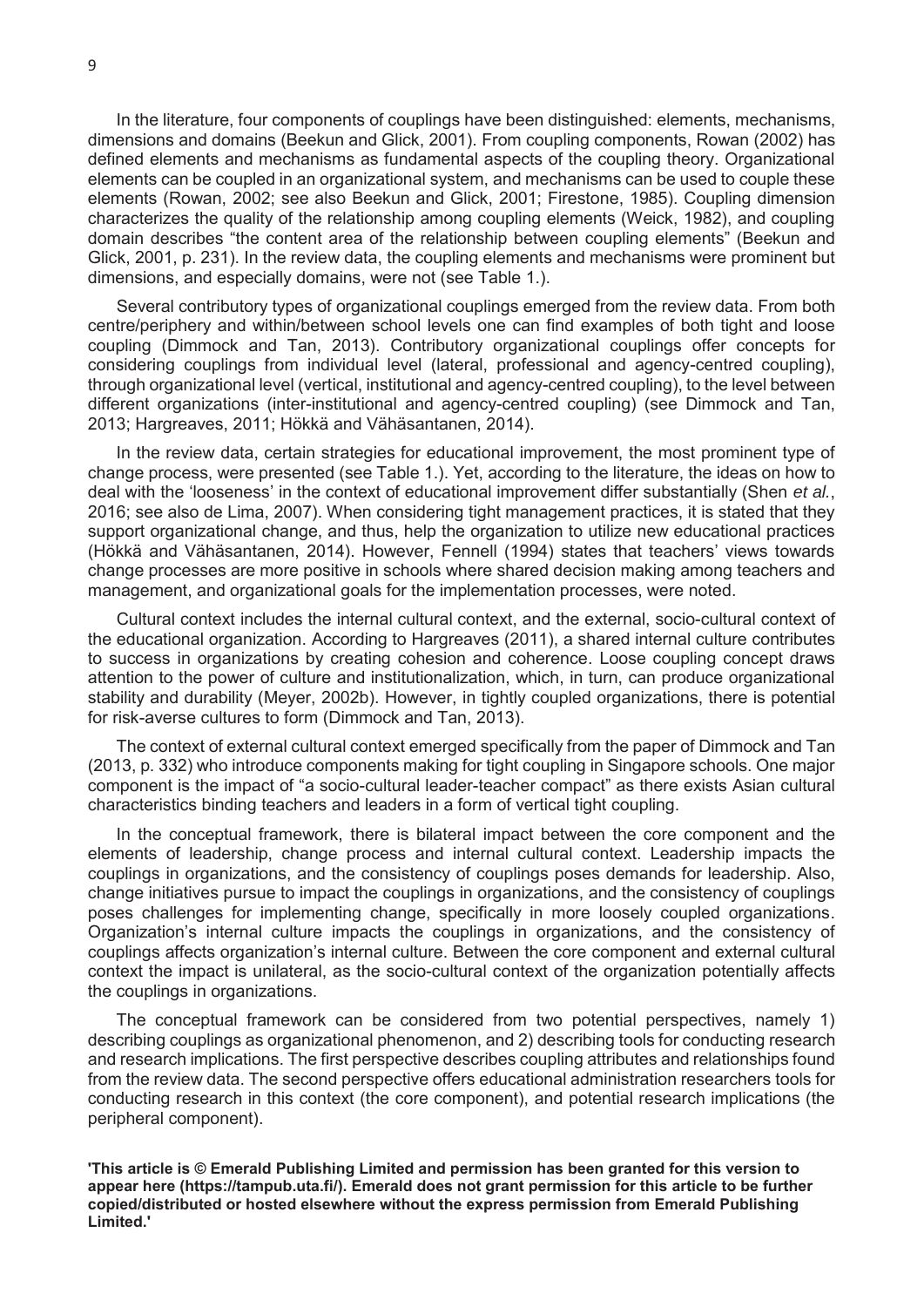



 In the following sections, the elements of continuum of couplings and leadership will be discussed in more detail.

#### *Continuum of couplings*

Orton and Weick (1990) have stated that tight and loose coupling are at the endpoints of a scale that extends from tightly coupled to loosely coupled. Thus, it forms a continuum with more flexible and moderate constrains at the central positions (Fennell, 1994; Hargreaves, 2011; Ogawa and Scribner,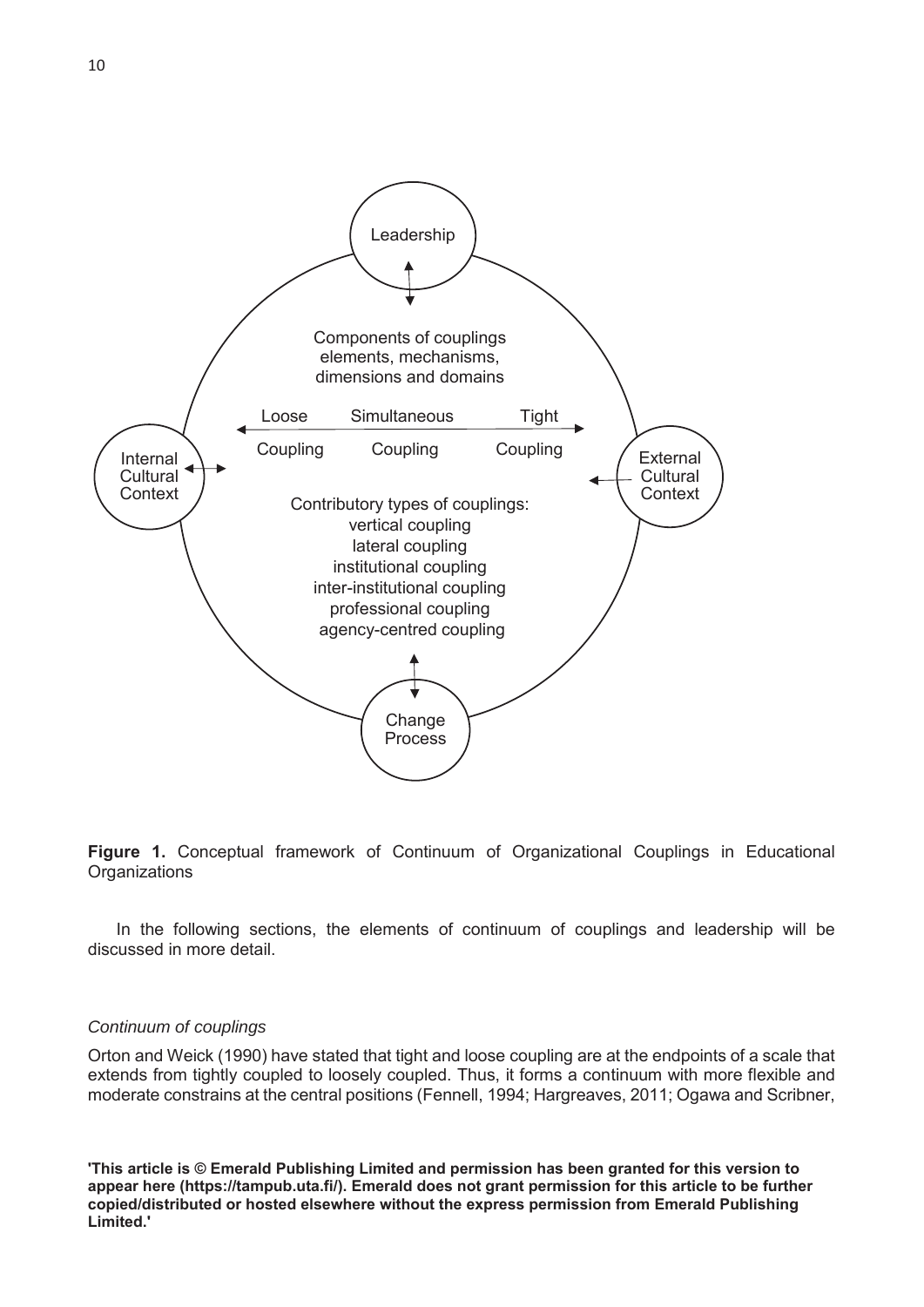2002). In the framework, continuum of couplings includes features of loose coupling, tight coupling and simultaneous coupling. Succeeding, these features will be described.

#### Features of loose coupling

In the context of loose coupling in educational organizations, three broader themes emerged from the review data. These features can be described as follows. First, loose coupling impacts innovativeness in the individuals and organizations. Second, loose coupling contributes to the autonomy of individual teachers and organizational sub-units. Third, loose coupling distances supervision and instruction in schools. Characteristics of these features, as well as other features connected to loose coupling, are summarised in Table 2.

 Findings of Pang (1998, 2003, 2010; see also Meyer, 2002b) show that an atmosphere conducive to innovation has been developed in loosely coupled educational organizations. Loosely coupled organizations tolerate "both mediocre and exceptional performance with neither positive nor negative sanctions forthcoming" (Pajak and Green, 2003, p. 407; see also Pang, 1998, 2010), diversity, creativity and experimentation in sub-units (Hargreaves, 2011) and flexibility (Pang, 1998, 2010). However, due to relying on informal networks to transfer innovative practices (Hargreaves, 2011), the very structure of loosely coupled organizations leads to the difficulty of introducing and sustaining innovations (Pajak and Green, 2003; see also Weick, 1976).

 The presence of individual and organizational autonomy is a significant feature of loosely coupled educational organizations (e.g. Aurini, 2012; Cheng, 2008, 2009). Pang (2003, 2010) states that teachers' autonomy, facilitated by loose coupling, has strong connection with job satisfaction and commitment to work, but it may also act as counterforce for educational transformations (see e.g. Hökkä and Vähäsantanen, 2014; Shen *et al.,* 2016). As a characteristic and indicator of loose coupling, autonomy has been connected to the features of professional orientation and professionalism (Pang, 1998) and employment of discretion (Cheng, 2008, 2009; Logan et al., 1993; Pang, 1998). Respectively, decentralization and flat, distributed leadership have been described as prominent characteristics of loosely coupled system (Hargreaves, 2011; Horne, 1992; Weick, 1976), resulting in faculties in loosely coupled organizations being overly autonomous and lacking sufficient accountability (Ingersoll, 1994).

 Considering the activities and outcomes in educational organizations, the usual example of loose coupling in this connection is between supervision and instruction (Willower, 1981). A specific aspect of loosely coupled organizations is the lack of connections between the core operations of institutions and their management activities (Murphy *et al*., 1985), and moderately weak linkage between the institutional environment and its instructional activities (Aurini, 2012; see also Pajak and Green, 2003). However, Willower (1981) has stated that indirect supervision loosely coupled to instruction is likely to encourage good teaching to greater extent than would a more authoritative supervision.

#### Features of tight coupling

In the context of tight coupling, three broader themes emerged from the review data. These features, connected to tight coupling in educational organizations, can be described as follows. First, tight coupling highlights rules, regulations, monitoring and certification in organizations. Second, tight coupling binds members to the organizational goals. Third, tight coupling endeavours organizational effectiveness. Characteristics of these features, in addition to other features connected to tight coupling, are summarised in Table 2.

 Tight coupling refers to the relatively strict rules and regulations approved by schools to use control (e.g. Cheng, 2008, 2009; Willower, 1981). Weick (1976) has stated that the regulation includes resources, teachers, pupils, topics and spaces (see also Logan et al., 1993). Additionally, tight coupling comes as a result of schedules, procedures, hierarchy, authority, rewards and sanctions (Cheng, 2008).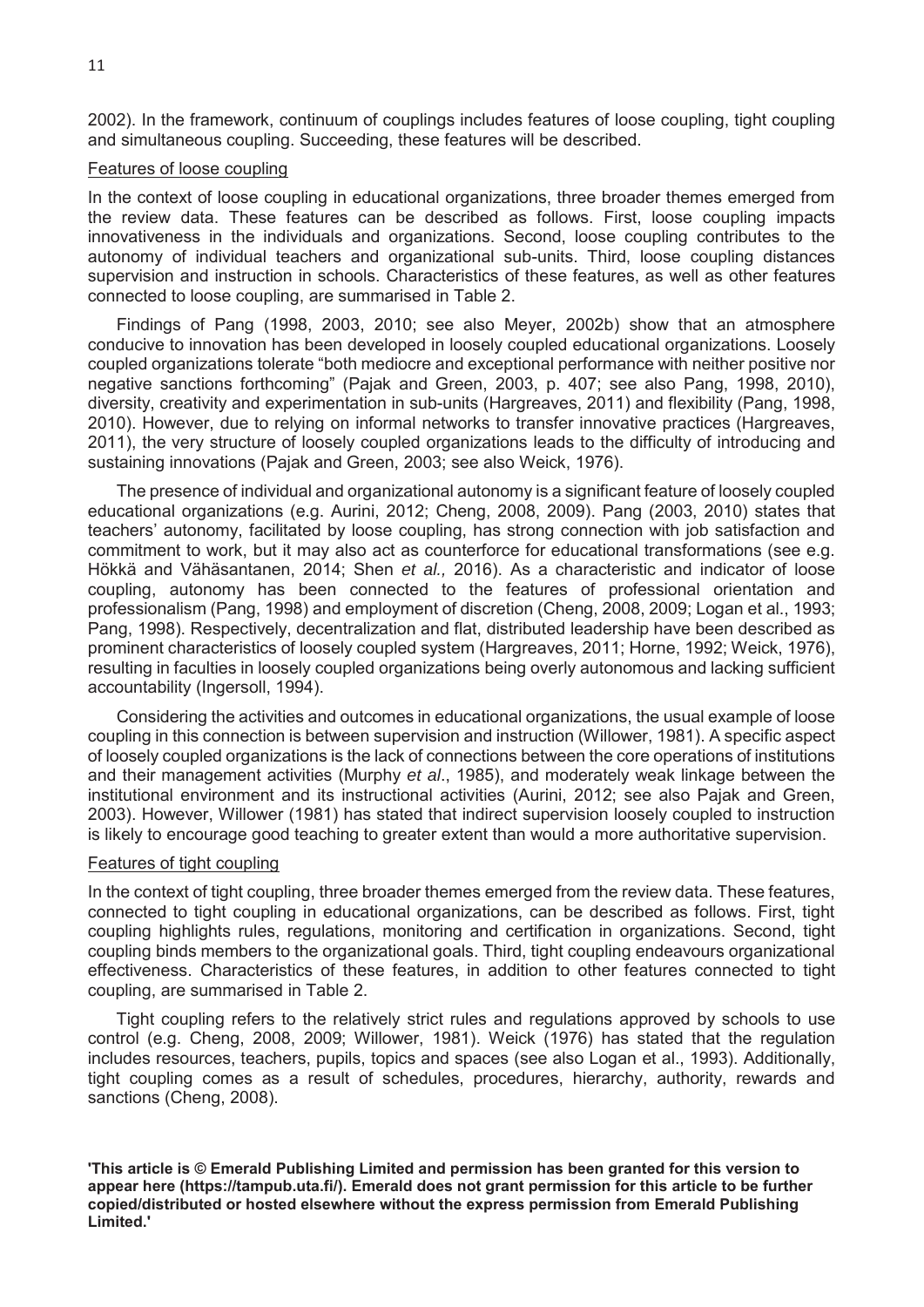Tightly coupled educational organizations have strong bureaucratic control features that connect teachers to the organizational goals and values (Cheng, 2008; Pang, 1998), and additionally, to the organizational visions and philosophy (Pang, 1998, 2003, 2010.). Cheng (2009, p. 284) has described tight coupling as organizational and hierarchical "structures built to facilitate and enhance the achievement of school goals". According to Murphy *et al*. (1985), tightly coupled educational organizations tend to be characterized by few, clear and academically oriented goals, and goal orientation is considered as one of the confirmed indicators of tight coupling (Pang, 2003, 2010). However, even within tightly coupled educational organizations, members may actively induce institutional directives and align them with their perceptions of organization's purpose and goals (Aurini, 2012).

 Murphy *et al.* (1985, p. 7) have stated that according to research, "effective schools have much tighter connections among different organizational levels". Additionally, accountability is much more relevant characteristic of effective, tightly coupled educational organizations, and there is rigorous assessment of effectiveness of the instructional programs and curriculum. Moreover, tight coupling in educational organizations enables administering continuous changes, with the aim of profitability and effectiveness through strategic planning (Meyer, 2002a; Rowan, 2002).

#### Simultaneous coupling in educational organizations

Several concepts have been utilized to describe the coexistence of loose and tight coupling in educational organizations. For example, this coexistence has been described to be a combination (Boyd and Crowson, 2002; Dimmock and Tan, 2013; Hargreaves, 2011), tangled (Rowan, 2002), hybrid (e.g. Dimmock and Tan, 2013; Meyer, 2002a; Orton and Weick, 1990), and most commonly, simultaneous (e.g. Logan *et al*., 1993; Orton and Weick, 1990; Pang, 2003, 2010).

 Simultaneous coupling refers to organizational components varying in the looseness or tightness of their couplings within different relationships and situations (Pang, 2010; Weick, 1976; see also Boyd and Crowson, 2002). By referring to the simultaneous loose and tight coupling, Rowan (2002, p. 609) poses that in any complex societal sector, "any two elements of an organized system are likely to be embedded in a host of relationships with many system elements".

 Weick (1976) has stated that elements and couplings in educational organizations occur in two dimensions: those established by institutional compliance and those determined by rational design (see also Ogawa and Scribner, 2002). These systems are simultaneously "open and closed, indeterminate and rational, spontaneous and deliberate" (Orton and Weick, 1990, p. 204-205; see also Meyer, 2002b). An example of simultaneous coupling is that schools can be characterized by simultaneous tight coupling of student discipline components and loose coupling of teacher behaviour in supervision (Logan et al., 1993). Another example is that some organizational actors or subsystems might "deliberately attempt to weaken ties to one element in the system in order to tighten coupling to another element" (Rowan 2002, p. 609). Furthermore, differentiating elements within and between teaching and learning reveals that organizational environment is loosely coupled to some instructional practices and tightly coupled to others (Aurini, 2012).

Theorists continue to debate of both actual and desired coupling – tight, loose or both simultaneously – featuring educational institutions and systems, and their influence on organizational effectiveness (Boyd and Crowson, 2002; Dimmock and Tan, 2013; Fusarelli, 2002; Hargreaves, 2011; Orton and Weick, 1990). All in all, studies suggest that 'effective' and 'excellent' schools are simultaneously loosely and tightly coupled (e.g. Pang, 2000, 2003).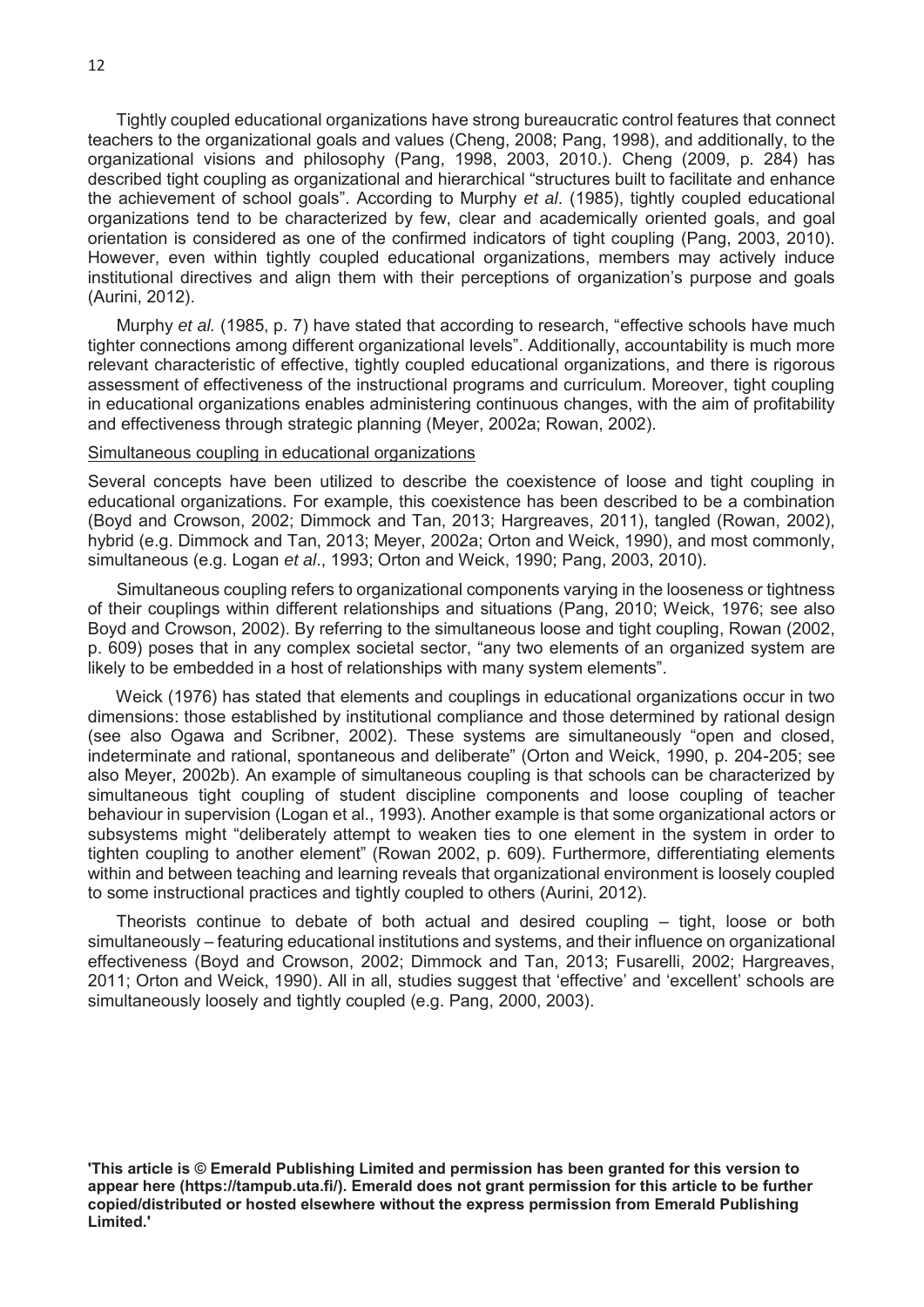**Table 2.** Features of loose and tight coupling in educational organizations

| <b>Loose coupling</b>                                                      | <b>Tight coupling</b>                                                     |
|----------------------------------------------------------------------------|---------------------------------------------------------------------------|
| Impacts innovativeness in the individuals and                              | Highlights rules, regulations, monitoring and                             |
| organizations                                                              | certification in organizations                                            |
| - Mechanisms to adapt promptly to unique                                   | - Relatively strict rules and regulations                                 |
| problems (Weick, 1976)                                                     | approved by schools to control teachers                                   |
| - Teachers can manifest disconnection from                                 | (Cheng, 2008, 2009; Pang, 1998; Willower,                                 |
| the organizational structure and authority to                              | 1981; see also Tyler, 1987)<br>- Regulation includes resources, teachers, |
| exercise individual discretion (Cheng, 2008;<br>Pang, 1998, 2010)          | pupils, topics and spaces (Weick, 1976; see                               |
| - Failure in one sub-unit does not spread to                               | also Logan et al., 1993)                                                  |
| damage the rest of the organization (Weick,                                | - Tight coupling comes as a result of rules,                              |
| 1976; Pajak and Green, 2003; Hargreaves,                                   | schedules, procedures, hierarchy, authority,                              |
| 2011)                                                                      | rewards and sanctions (Cheng, 2008)                                       |
| - Tolerance of mediocre and exceptional                                    | - Regular monitoring of student progress,                                 |
| performance, diversity, creativity and                                     | processes and sub-units (Aurini, 2012;                                    |
| experimentation in sub-units (Hargreaves,                                  | Hargreaves, 2011; Murphy et al., 1985)                                    |
| 2011; Pajak and Green, 2003)                                               | - Evaluation and decision making closely                                  |
| - Challenge is that structure of organizations                             | linked (Murphy et al., 1985)                                              |
| leads to the difficulty of introducing and                                 | - Administrative zones and classrooms highly                              |
| sustaining innovations (Pajak and Green,                                   | connected (Ingersoll, 1994)                                               |
| 2003)                                                                      | - Routinized settings (Weick, 1976; Willower,                             |
|                                                                            | 1981)                                                                     |
| Contributes to the autonomy of individual                                  | - Standardized operating procedures                                       |
| teachers and organizational sub-units                                      | (Hargreaves, 2011)                                                        |
| - Independent parts which do not act<br>responsively (Orton & Weick, 1990) | - Routines for student control (Logan et al.,<br>1993)                    |
| - Individual and organizational autonomy is a                              | - Significant attention devoted to management                             |
| significant feature of loosely coupled                                     | of instruction and curriculum (Murphy et al.,                             |
| educational organizations (e.g. Aurini, 2012;                              | 1985)                                                                     |
| Cheng, 2008, 2009; Hargreaves, 2011; Pang,                                 |                                                                           |
| 2003; Tyler 1987)                                                          | Binds members to the organizational goals                                 |
| - Teachers' autonomy has strong connection                                 | - Strong bureaucratic control features that                               |
| with job satisfaction and commitment to work                               | connect teachers to the organizational goals                              |
| (Pang, 2003, 2010; see also Hökkä and                                      | and values (Cheng, 2008; Pang, 1998), and to                              |
| Vähäsantanen, 2014)                                                        | the organizational visions and philosophy                                 |
| - Autonomy has been connected to the                                       | (Pang, 1998, 2003, 2010)                                                  |
| features of professional orientation and                                   | - Goals are few, clear and academically                                   |
| professionalism (Pang, 1998), and                                          | oriented (Murphy et al., 1985)                                            |
| employment of discretion (Cheng, 2008, 2009;                               | - Goals provide the direction for activities                              |
| Pang, 1998)<br>- Teachers must develop individual                          | (Murphy et al., 1985)<br>- However, even within the tightly coupled       |
| professional skills, and need to behave as self-                           | educational organizations, members may                                    |
| managing professionals in order to work                                    | actively induce technical and institutional                               |
| effectively (Billing, 1998; Cheng, 2008)                                   | directives and align them with their perceptions                          |
| - However, teaches' professional autonomy,                                 | of an organization's central purpose and goals                            |
| and strong professional agency may act as                                  | (Aurini, 2012)<br><b>Continues</b>                                        |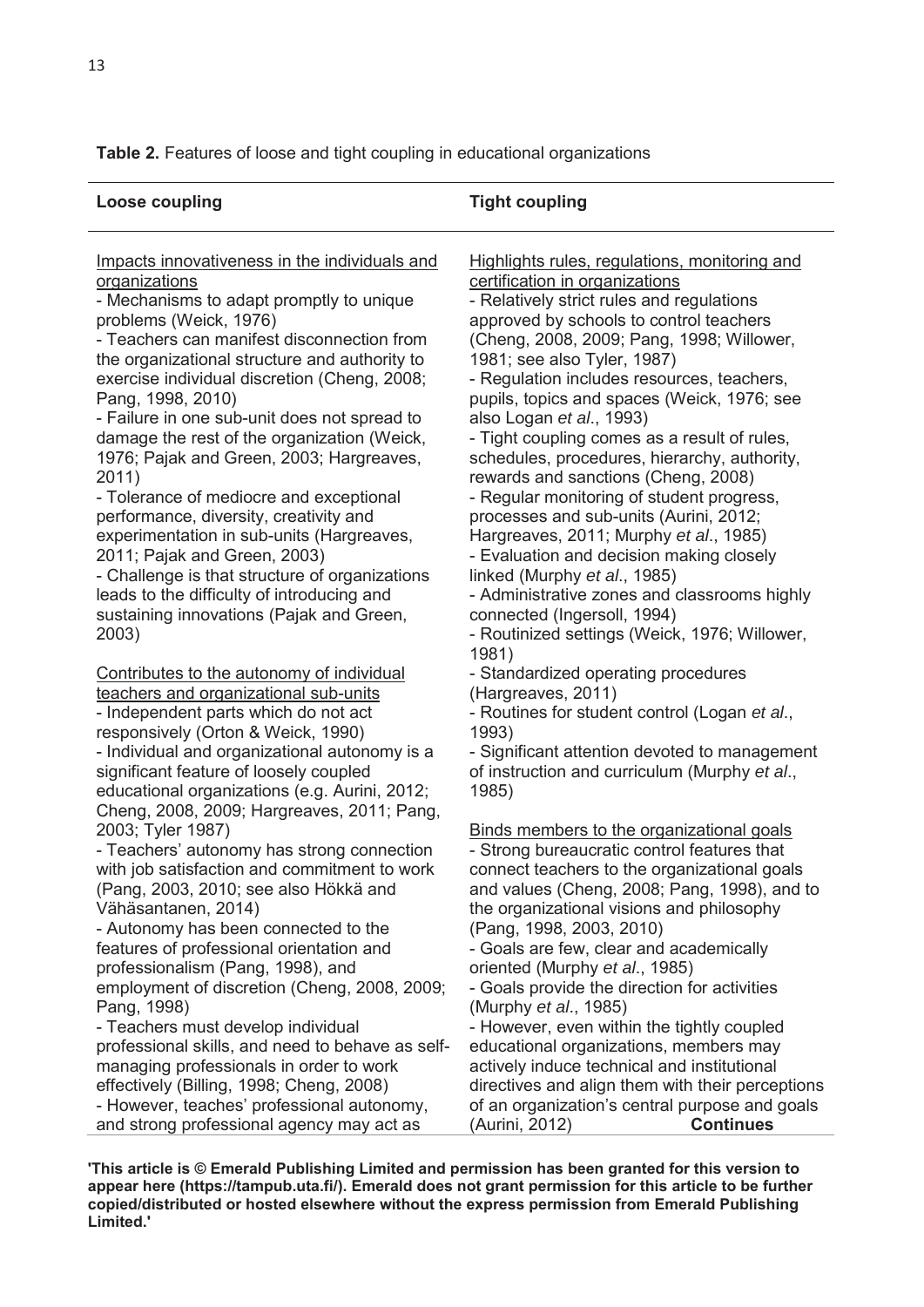counterforces for educational transformations (Gamoran, 2008; Hökkä and Vähäsantanen, 2014; Shen *et al*., 2016)

- Decentralization and flat, distributed, leadership enables the autonomy of sub-units (Hargreaves, 2011; Horne, 1992; Weick, 1976) - Faculties are described as being overly autonomous and lacking sufficient accountability (Ingersoll, 1994)

Distances supervision and instruction in schools

- Sub-units are weakly monitored (Weick, 1976)

- Lack of connections between the core operations of institutions and their management activities (Murphy *et al*., 1985)

- Poorly defined organizational instruction, combined with unsettling environment (Pajak and Green, 2003)

- Captures the moderately weak linkage between the institutional environment and its instructional activities (Aurini, 2012)

- Minimal attention to the management of instructions and staff accountability (Murphy *et al*., 1985)

- However, indirect supervision loosely coupled to instruction is likely to encourage good teaching (Willower, 1981)

# **Other features:**

## Benefits:

- Persistence, buffering, adaptability,

satisfaction, effectiveness (Orton and Weick, 1990)

- Teachers have ample opportunities for professional development, and strong sense of professional agency (Hökkä and

Vähäsantanen, 2014)

- Independency, adaptability, diversity, and self-efficacy (Shen *et. al*., 2016)

# Neutral features:

- Organizations are held together by shared beliefs, norms and institutionalized expectations (Meyer, 2002b)

- Teachers' professional development mainly occurs through planning and implementation of working practices (Hökkä and Vähäsantanen, 2014)

Endeavours organizational effectiveness

- Accountability is relevant characteristics of effective, tightly coupled, educational organizations (Murphy *et al*., 1985)

- Rigorous assessment of effectiveness of the instructional programs and curriculum (Murphy *et al*., 1985)

- Possibility to administer continuous and large-scale changes (Meyer, 2002a; Rowan, 2002)

- Advantages of efficiency and effectiveness to the system as a whole by securing synergies in goal achievement (Dimmock and Tan, 2013) - On the other hand, some features of tight coupling may enhance organizational effectiveness, while other tight features may decrease the capacity effectiveness (Dimmock and Tan, 2013; Logan *et al*., 1993)

# **Other features:**

Benefits:

- Tightly coupled organizations are easier to control and change from the top (Hargreaves, 2011)

- Same strategic values in the whole organization (Dimmock and Tan, 2013) - Opportunities for professional development (Hökkä and Vähäsantanen, 2014)

# Neutral features:

- Components that do not act independently (Orton and Weick, 1990)

- Integrated or inter-dependent sub-units (Hargreaves, 2011)

- Hierarchical, with leadership focus from the top (Hargreaves, 2011)

- Responsiveness without distinctiveness (Orton and Weick, 1990)

# Challenges:

- Offers limited possibilities for innovativeness, as sub-units have little freedom for experimentation (Hargreaves, 2011), and limited discretion for teachers (Weick, 1976) - Constraints for the teachers' professional orientations (Hökkä and Vähäsantanen, 2014) - Challenges teachers' professional development, professional agency, and commitment to the work (Hökkä and Vähäsantanen, 2014)

#### **Continues**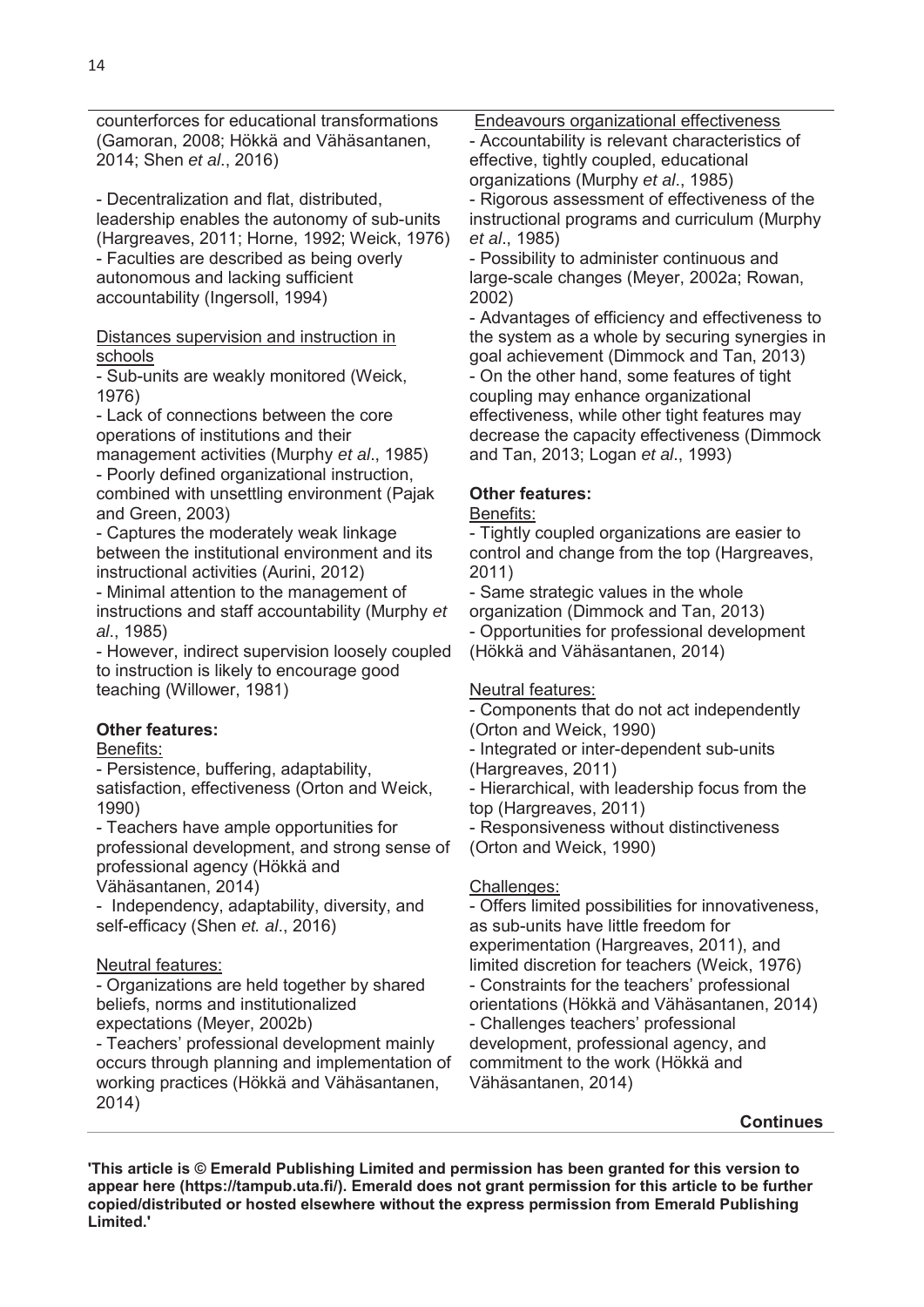- Elements are affected by the external environment eventually rather than immediately, occasionally rather than continually (Horne, 1992)

#### Challenges:

- Relative lack of coordination (Hargreaves,

2011; Horne, 1992; Weick, 1976)

- Unclear goals and technology (Murphy *et al*., 1985)

- Different means lead to the same end (Horne, 1992; Weick, 1976)

- Difficulty and resistance to change with planned unresponsiveness (Hargreaves, 2011; Horne, 1992; Hökkä and Vähäsantanen, 2014; Meyer, 2002a; Pajak and Green, 2003; Weick, 1976)

- Lack of contact among participants (Murphy *et al*., 1985)

- Facilitates social reproduction and

misrecognition (Pajak and Green, 2003)

- Poses challenges in higher education, in the context of manager-academics' work (Vuori, 2015)

- Ambiguity and obstinacy (Shen *et. al*., 2016)

# *Leadership in loosely and tightly coupled educational organizations*

At the time of the emergence of loose coupling concept, practitioners in education were asked to embrace ambiguity and loose coupling in their organizations. They were recommended to learn the art of symbolic leadership rather than using top-down management strategies appropriate for more tightly coupled structures. (Meyer, 2002a.) However, the new managerial tide, culminating to New Public Management (NPM), has brought educational administrators and policy makers under increasing pressures for accountability, organizational effectiveness, capacity building and standardization – terms not fluently connected to the philosophy of loose coupling and symbolic leadership (Meyer, 2002a; Rowan, 2002). Moreover, current studies state that the loosely coupled nature of educational organizations still continues to exist (e.g. Hökkä and Vähäsantanen, 2014; Shen *et al*., 2016; Vuori, 2015).

 Leadership strategies and outcomes, emerging from the review data, are presented in Table 3. In the context of loosely coupled organizations, emerging themes were: tightening of the couplings, balancing loose and tight aspects of educational organizations, improving job satisfaction, and correspondingly, leadership-teacher reciprocity. In the context of tightly coupled organizations, emerging themes were: tightening of the couplings, balancing loose and tight aspects of educational organizations, controlling strategies and leadership-teacher reciprocity.

 Effective leadership strategies to improve job satisfaction in schools include emphasizing cultural linkage through greater participation and collaboration, enhancing loose coupling through higher degree of discretion and autonomy, by fostering sense of community, and by enforcing order and discipline (Pang, 2003). However, according to Vuori (2015, p. 652), rationally inclined managers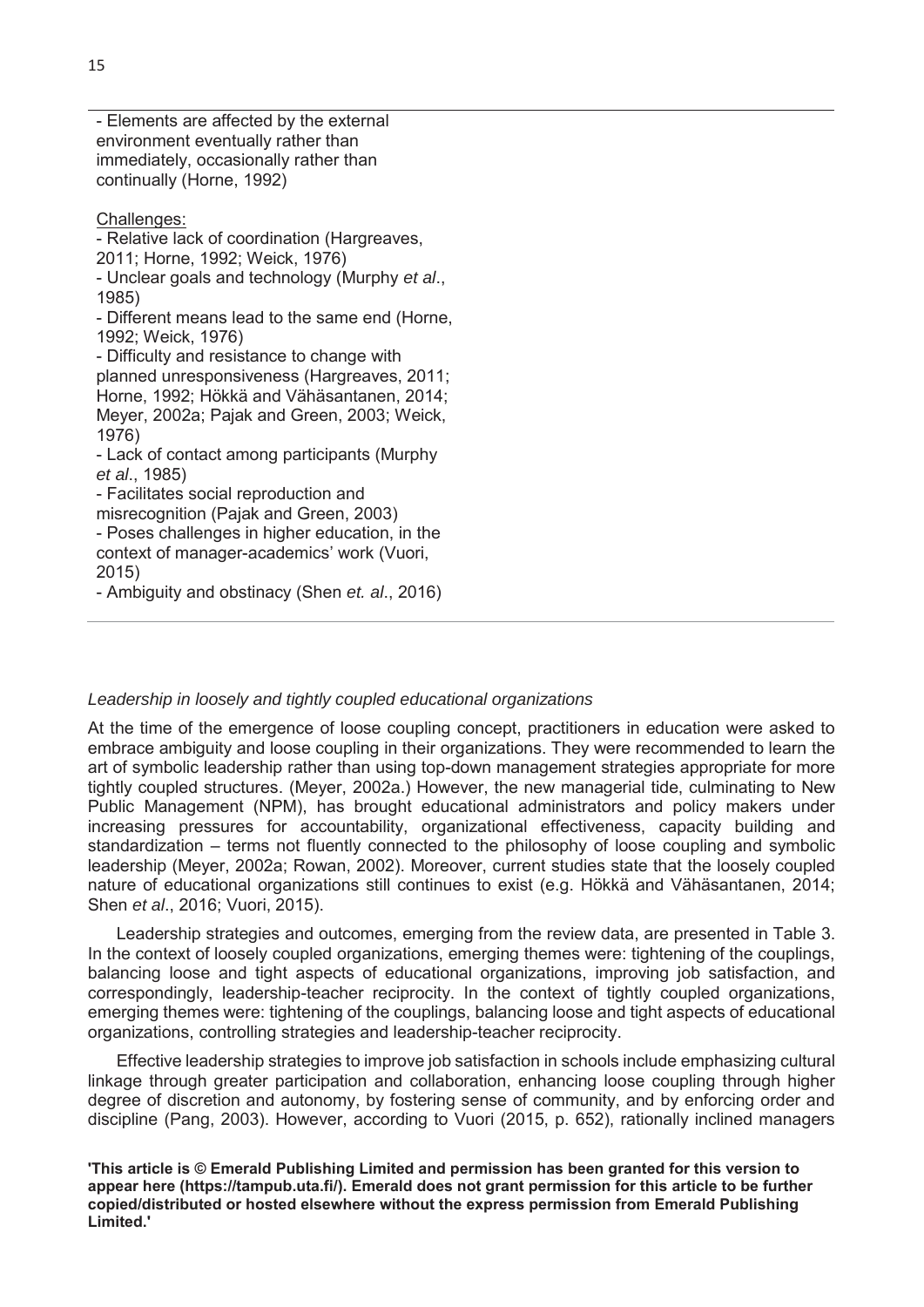request "performance targets that enable them to create a tighter coupling between their own activities" and the educational organization. Additionally, tight coupling as a controlling strategy is considered as an indicator of bureaucratic control in educational organizations (Cheng, 2008), yet, the use of bureaucratic linkage has been shown to jeopardize teachers' sense of community and job satisfaction (Pang, 2003, 2010). Therefore, organizational phenomena balancing loose and tight aspect of educational organizations need to be considered, and, for example, 'organizational learning' and 'network organization' reflect the need to balance conservative and creative aspects, and rational and spontaneous forces of these complex organizations (Meyer, 2002b; see also de Lima, 2007).

**Table 3.** Leadership strategies and outcomes in loosely and tightly coupled educational organizations

#### **Leadership strategies in loosely coupled organizations Leadership strategies in tightly coupled organizations**

# Tightening of the couplings

- Standardized management script, with the ideas of rationality and employee involvement (Vuori, 2015)

- Performance targets for enabling managers to create a tighter coupling between their own activities and the educational organization (Vuori, 2015)

- The top-down, systemic change strategy by developing accountability tests, publishing curriculum standards, and providing rewards and sanctions based on the results of the accountability tests (see e.g. Fusarelli, 2002; Shen *et al*. 2016)

- Organization's academic agenda clearly defined (Murphy *et al*., 1985)

- Consistency in the school's instructional practices and curriculum established (Murphy *et al*., 1985)

- Direct instructions or active teaching methods emphasized to promote student achievement (Murphy *et al*., 1985)

- More time allocated to teaching, and time used more effectively (Murphy *et al*., 1985)

- Ongoing structured staff development required (Murphy *et al*., 1985)

- Institutional isomorphism enabling educational organizations to function in an ever-changing environment (Fusarelli, 2002)

- Curriculum development, salary reforms and a quality assurance process (Hökkä and Vähäsantanen, 2014)

Strategies to balance loose and tight aspects of educational organizations

- Ideas of 'organizational learning', 'entrepreneurial organization', and 'network organization' reflect the need to balance conservative and creative aspects of the organization, as well as to balance tension between rational and spontaneous forces of an organization (Meyer, 2002b; see also de Lima, 2007)

**-** For creating agency-centred coupling systems, collaboration between actors within different levels, high quality communication and communication systems, and meaning construction within and beyond organizational boundaries need to be promoted (Hökkä and Vähäsantanen, 2014)

**Continues**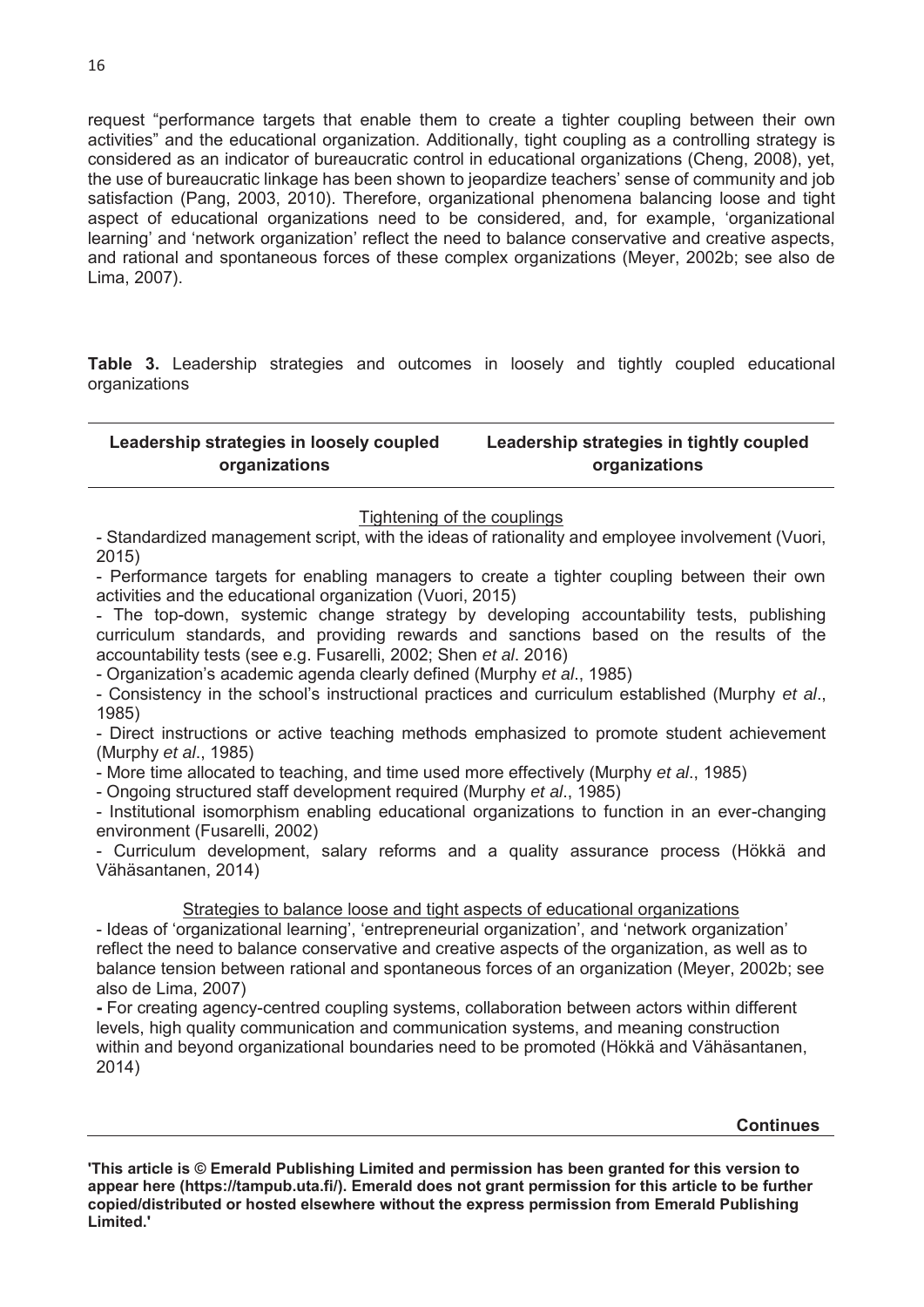Leadership strategies to improve job satisfaction

- Emphasizing cultural linkage through greater participation and collaboration (Pang, 2003)

- Enhancing loose coupling through higher degree of discretion and autonomy, by fostering sense of community, and by enforcing order and discipline (Pang, 2003)

- Bottom-up strategies, such as professional learning communities (Shen *et al*., 2016)

- Teachers are kept well informed on matters of importance (Pang, 1998)

- Teachers are provided with information concerning changes, as accurately as possible (Pang, 1998)

- Administrators make themselves visible and approachable around the school (Pang, 1998) - To minimize the chance of misunderstanding, the thorough communication system and the gained consensus should be utilized (Pang, 1998)

Leadership - teacher reciprocity

- Symbolic leadership strategies (Meyer, 2002a)

- Significant and negative effect on teachers' job pressure (Pang, 2010)

- Positive and significant effect on teacher commitment through professional development and allowing teachers more autonomy (Pang, 2010)

- Enables the consolidation of the leadership influence on teachers who need room for discretion and self-determination, and allows a great deal of freedom to teachers (Pang, 2003)

- Teachers have certain opportunities to participate in decision making (Ingersoll, 1994; Pang, 1998, 2003, 2010), as number of classroom instructional decisions, such as implementation, execution and enforcement, are typically delegated to teachers (Ingersoll, 1994)

#### Controlling strategies

- Tight coupling and alignment in leadership may be conducted through policies, values, structures, and processes (Dimmock and Tan, 2013)

- Leader might have control over the direction and outcomes of the meetings (Horne, 1992) - Leader controls the day-to-day running of budgetary affairs, and is able to bring pressure on school to comply with his wishes, if he chooses to (Horne, 1992)

- The educational materials, the progress monitoring, and even the 'emotional labour' of instruction are highly formalized and monitored (Aurini, 2012)

- Specifying tasks, supervising them closely and providing the possibility of relatively swift, harsh sanctions for deviance (Horne, 1992) - Bureaucratic control (Cheng, 2008) as a, for example, communication structure practicing 'one size fits all' (Meyer, 2002b)

- Mentoring has been claimed to intend to tighten the coupling between leaders and the technical core of the school organization (Cheng, 2009)

Leadership - teacher reciprocity

- Positive direct effect on teachers' sense of community, and positive indirect effect on teachers' job satisfaction (Pang, 2003) - Promotes collaborative professional development between teachers and school leaders (Dimmock and Tan, 2013; Pang, 1998) - Encourages intellectual sharing that could lead to consensus among the staff (de Lima, 2007; Pang, 1998)

- Crucial set of dynamics creating tensions between the tight management and the professional agency of teachers (Hökkä and Vähäsantanen, 2014; see also de Lima, 2007)

#### **Discussion**

This paper seeks to synthesise the attributes of loose and tight coupling, and to determine whether this phenomenon offers value and strategies for the current educational administration and research. Through the inductive content analysis, specific categories emerged from the review data, and the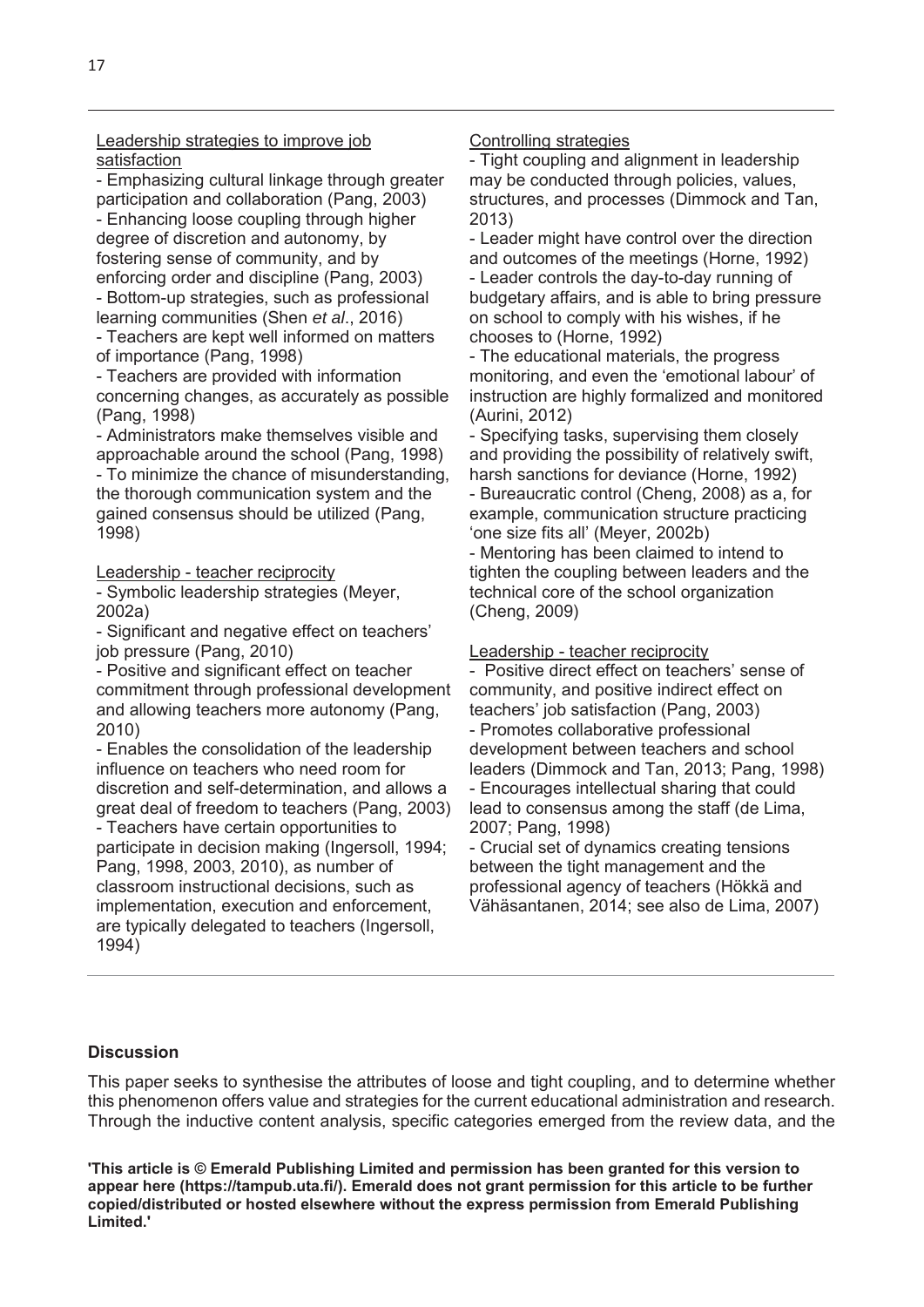conceptual framework of Continuum of organizational couplings in educational organizations was generated (see Figure 1.).

 The academic debate of the coupling phenomenon has now continued for four decades. Already in 1976 Weick has argued that the 'tools' for coupling include more than strategies, regulations, policies and frameworks. In addition, they include conjoint values, cultures, structures, processes and practices, and as, for example, the research of Pang (1998, 2003, 2010) shows, this argument still seems to be valid. Additionally, Cheng (2008) has stated that the theory of coupling provides a way of conceptualizing educational systems in terms of the interrelatedness of behavioural patterns among teachers. Emerging themes and features for loose and tight coupling in the current review support this view and add to it – theory of coupling provides a way of conceptualizing educational systems in terms of interrelatedness of behavioural patterns among teachers, leadership and organization.

 Furthermore, it is argued here that it is not relevant to consider educational organizations as either loosely or tightly coupled (see e.g. Dimmock and Tan, 2013; Rowan, 2002) but as having simultaneous loose and tight configurations (see e.g. Peters and Waterman, 1982; Sergiovanni, 1984), and there are several organizational developments that have reflected a shift to a more simultaneous loose and tight coupling in educational organizations. Among these are, for example, shift to strategic management, team forms of organization, incentive-based funding and attempts to empower the customers. (Meyer, 2002b.)

 However, current studies state that loosely coupled nature of educational organizations continues to exist (e.g. Hökkä and Vähäsantanen, 2014; Shen *et al*., 2016; Vuori, 2015), and pose challenges for the leadership and management in educational organizations (see e.g. Vuori, 2015). Findings of Vuori show that, according to middle management in higher education organizations, if couplings stay loose, organizations will be further away from the ideals of modern and efficient educational organization. On the other hand, an example of the effects of tight management is that it might demand teachers either to adapt or to leave the organization (see Hökkä and Vähäsantanen, 2014).

 Thus, there is a need to understand and balance tight and loose aspects of educational organizations, as in the case of 'organizational learning', network organization', 'entrepreneurial organization' and agency-centred coupling (see de Lima, 2007; Hökkä and Vähäsantanen, 2014; Meyer, 2002b). In order to succeed in a knowledge-based society, educational organizations need to maximize their capacity for organizational learning and networking by balancing stability and change, individual autonomy and collective cooperation, strategic leadership and bottom-up entrepreneurship, and steering and facilitation (Meyer, 2002b; see also de Lima, 2007). Correspondingly, agency-centred coupling contributes to teachers' strong agency, and in order to create agency-centred coupling systems, collaboration, communication and communication systems, and 'shared meaning construction' need to be promoted within and beyond educational organizations (Hökkä and Vähäsantanen, 2014).

Additionally, balancing loose and tight aspects through simultaneous loose and tight coupling is considered as characteristic of effective and excellent educational organizations (e.g. Pang, 2000, 2003; Peters and Waterman, 1982; Sergiovanni, 1984), and findings of Pang (2003) show that school administrators should resort more to simultaneous loose and tight coupling, and cultural linkage, to enhance school effectiveness and to give people meaning in their work (see also Sergiovanni, 1984). Correspondingly, findings of this review show that endeavouring simultaneous loose and tight configurations benefits educational organizations as loose coupling allows innovativeness and autonomy - and job satisfaction - of individuals and organizational sub-units, and tight coupling entails supervision, instruction and regulation as tools for binding members to the organizational goals, and for enabling organizational effectiveness.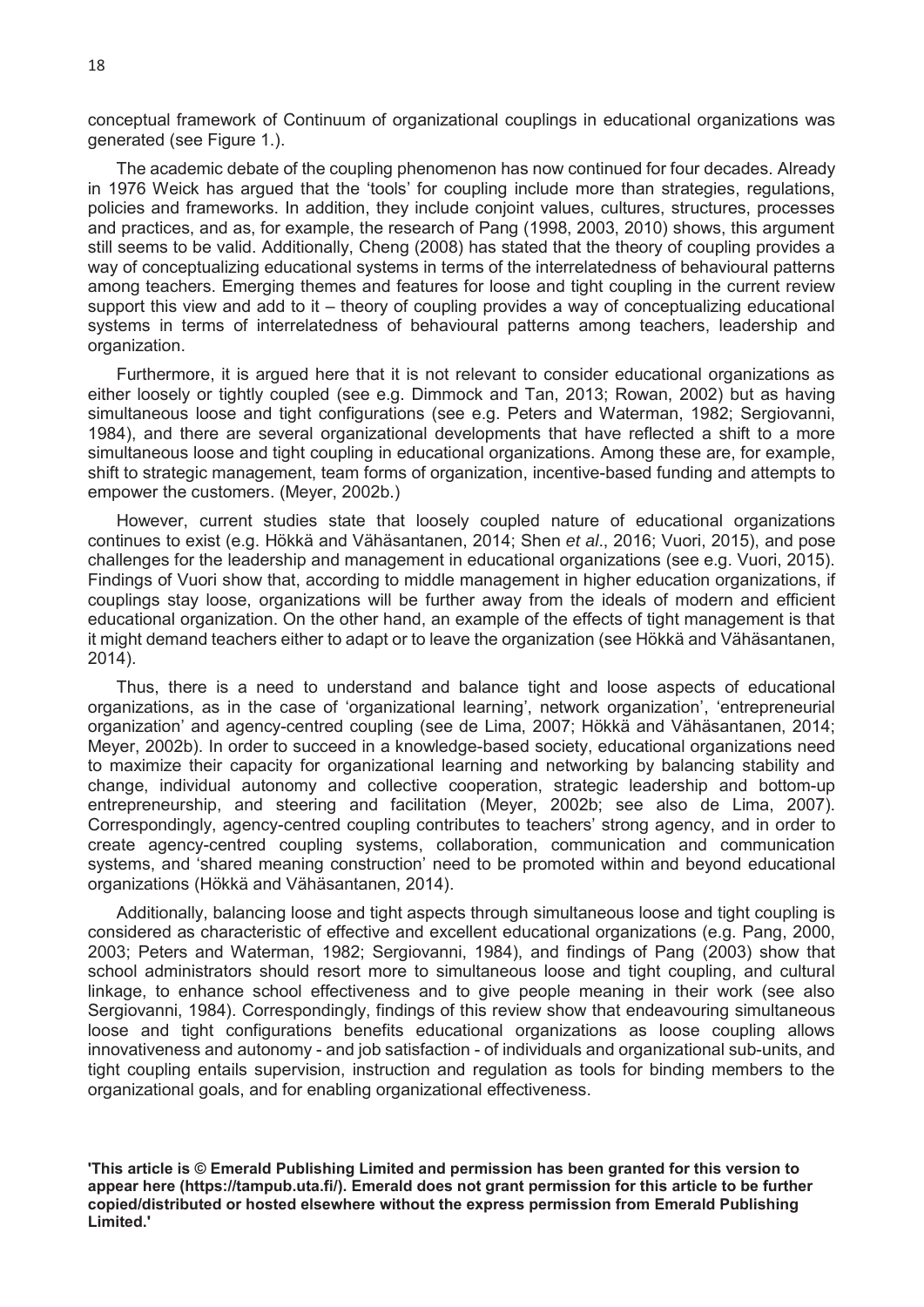In addition to the organizational phenomena balancing loose and tight coupling, other phenomena connected to coupling concepts were also presented in the review data. For example, according to Goldspink (2007, p. 28; see also Meyer, 2002a; Rowan, 2002), the New Public Management, taken from the private enterprises, demonstrates the classical bureaucratic model of educational administration. This model assumes "that there is a tight coupling between education policy (e.g. curriculum) and how teachers teach". However, the increased market-oriented thinking, and application of NPM, has been seen as a negative tendency by teachers (Hökkä and Vähäsantanen, 2014).

 Moreover, complex, loosely coupled systems include large numbers of agents in highly connected networks. These systems can present both high levels of order and disorder, and therefore, complex system perspective may advocate tools for "working with and harnessing the robust self-organization". This may also reveal the basis for reform and strategic intervention. A key here is to focus "on relationships and the building of congruent behaviour based around trust." (Goldspink, 2007, p. 46; see also Dimmock and Tan, 2013; Meyer, 2002b.) In addition to complex system perspective, balancing loose and tight aspects offers potential for successful systemic reform initiatives in educational organizations by combining elements of both bottom-up and top-down strategies (Fusarelli, 2002; see also Fennell, 1994). Hence, the balancing accounts for teachers' professionalism but does not undermine the capability of school improvement (de Lima, 2007).

 Findings of this review show that the concepts of loose and tight coupling are rich in meanings (see Table 2.), and they have been criticized for their ambiguity, varying definitions and implications (see e.g. Firestone, 1985; Meyer, 2002b; Tyler, 1987; Yair, 1997). In addition to features of couplings, coupling components emerged as essential attributes to loose and tight coupling in educational organizations (see Beekun and Glick, 2001; Firestone, 1985; Weick, 1982). When conducting research in the context of loose and tight coupling, it is necessary to define the used coupling components (see Yair, 1997), as well as the used definitions for loose and tight coupling (see Ingersoll, 1993; Pang, 2003).

 Rowan (2002, p. 604) has argued that "ideas about loose coupling can serve a useful purpose in organization theory, but only if they are re-worked substantially" (see also Tyler, 1987). Furthermore, according to Ingersoll (1993), assessment of organizational coupling is highly dependent on research location, used criteria and method (see also Firestone, 1985; Logan *et al.,*1993; Orton and Weick, 1990; Tyler, 1987). Considering the above-mentioned coupling attributes will enhance and enable the accumulation and comparison of the conducted research in this context, and here the current paper with the conceptual framework of organizational couplings may function as a basis for future research.

 The framework describes coupling attributes and relationships found from the review data, and it also offers tools for conducting research in this context by defining features of coupling concepts within the continuum and components of couplings, and by highlighting contributory types of organizational couplings (the core component); and by defining potential research implications, namely, implications on leadership, change process and cultural context (the peripheral component). Finally, examples of these research implications will be considered.

 In the review data, only few organizational phenomena emerged which balance the loose and tight coupling, and which could be considered to give insights for leadership strategies (e.g. organizational learning and agency-centred coupling). However, only agency-centred coupling highlights the role of teachers' professional agency, contributing to teachers' autonomy, discretion and job satisfaction. Therefore, teachers' experience of professional agency, in connection with the used leadership strategy (loose, tight or both simultaneously), needs further research.

 Additionally, there is evidence that loosely coupled educational organizations still continue to exist, and that resistance to change is a prominent characteristic of loosely coupled organizations.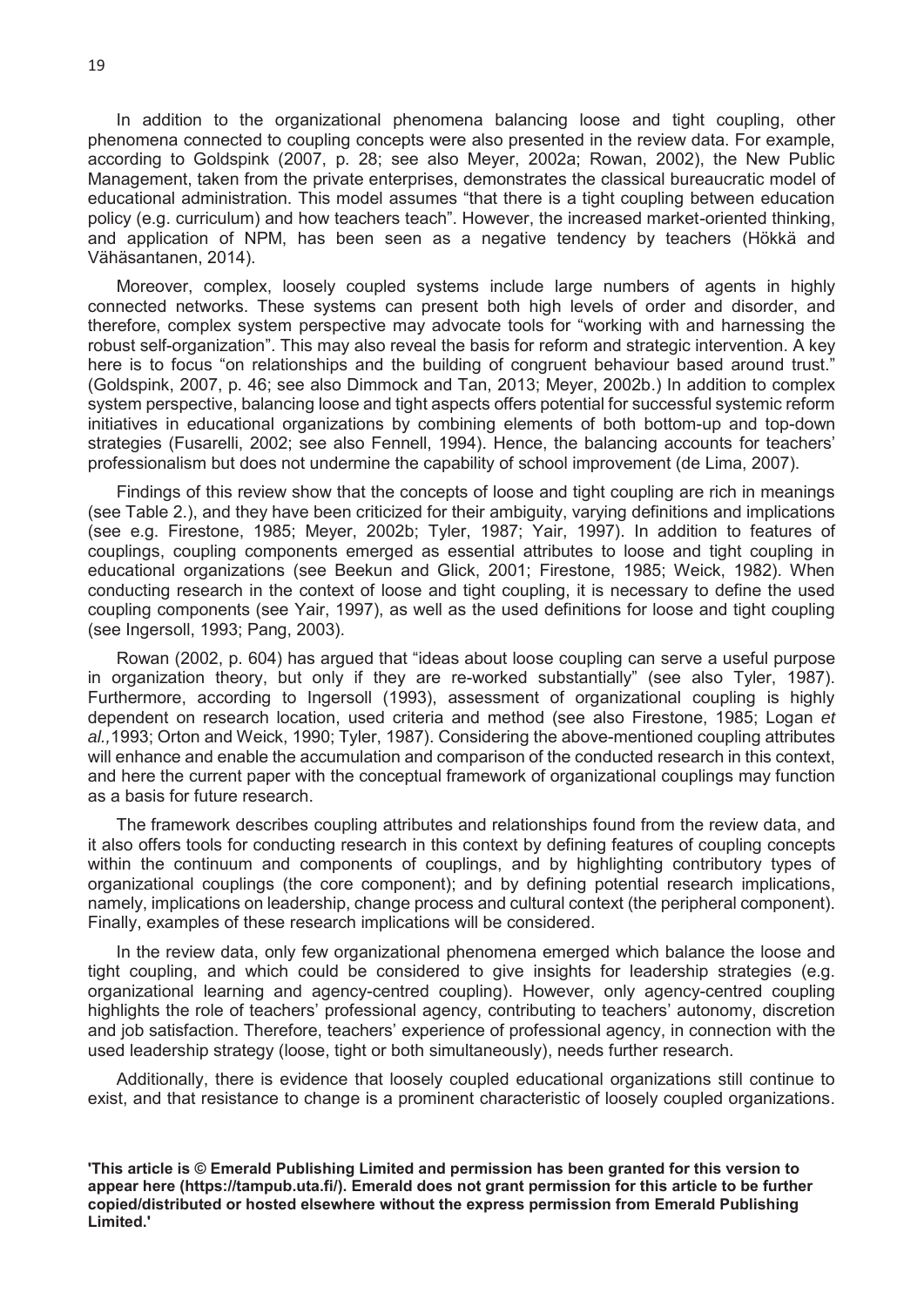Therefore, there is a need to further explicate the conditions necessary for these complex organizations to improve (see also de Lima, 2007).

 The strength of school's internal culture potentially contributes to risk-averse culture in tightly coupled organizations (see Dimmock and Tan, 2013). Furthermore, loose coupling directs action to the symbolic, cultural side of organizations but this provides little or no direction on how to align culture with structure (see Meyer, 2002a). Hence, more research is needed on the bilateral connections of organizational couplings and factors affecting organization's internal cultural context.

#### *Limitations*

Majority of the included articles were theoretical in nature, and this can be considered as a limitation. However, this is not a methodological limitation with the integrative literature review, as the method allows both empirical and theoretical sources to be included.

#### *Conclusions*

The findings confirm that loose and tight coupling phenomenon still resonates with the current educational practice and administration. The main inference of loose and tight coupling in educational organizations is that loose coupling is, mainly, beneficial feature from the teachers' perspective; and tight coupling is, mainly, beneficial feature from the perspective of leadership. Therefore, leadership strategies need to be developed and emphasized where educational organizations can take full advantage of their loose and tight configurations, and hence, endeavour simultaneous coupling, effectiveness, and collaboration, discretion and job satisfaction of their staff.

#### **References**

Aurini, J.D. (2012), "Patterns of tight and loose coupling in a competitive marketplace: The case of learning center franchises", *Sociology of Education,* Vol. 85 No. 4, pp. 373-387.

Beekun, R.I. and Glick W.H. (2001), "Organization Structure from a Loose Coupling Perspective: A Multidimensional Approach", *Decision Sciences,* Vol. 32 No. 2, pp. 227-250.

Billing, D. (1998), "Quality management and organisational structure in higher education", *Journal of Higher Education Policy and Management*, Vol. 20 No. 2, pp. 139-162.

Boyd, W.L. and Crowson, R.L. (2002), "The quest for a new hierarchy in education: From loose coupling back to tight?", *Journal of Educational Administration*, Vol. 40 No. 6, pp. 521-533.

Burke, W.W. (2014), "Changing Loosely Coupled Systems", *Journal of Applied Behavioural Science*, Vol. 50 No. 4, pp. 423-444.

Cheng, C.K. (2008), "Management practices for promoting shared decision-making in school organization", *KEDI Journal of Educational Policy*, Vol. 5 No. 2, pp. 63-88.

Cheng, C.K. (2009), "Revitalizing teacher leadership via bureaucratic-professional practices: A structural equation model", *Asia-Pacific Education Researcher* (De La Salle University Manila), Vol. 18 No. 2, pp. 283-295.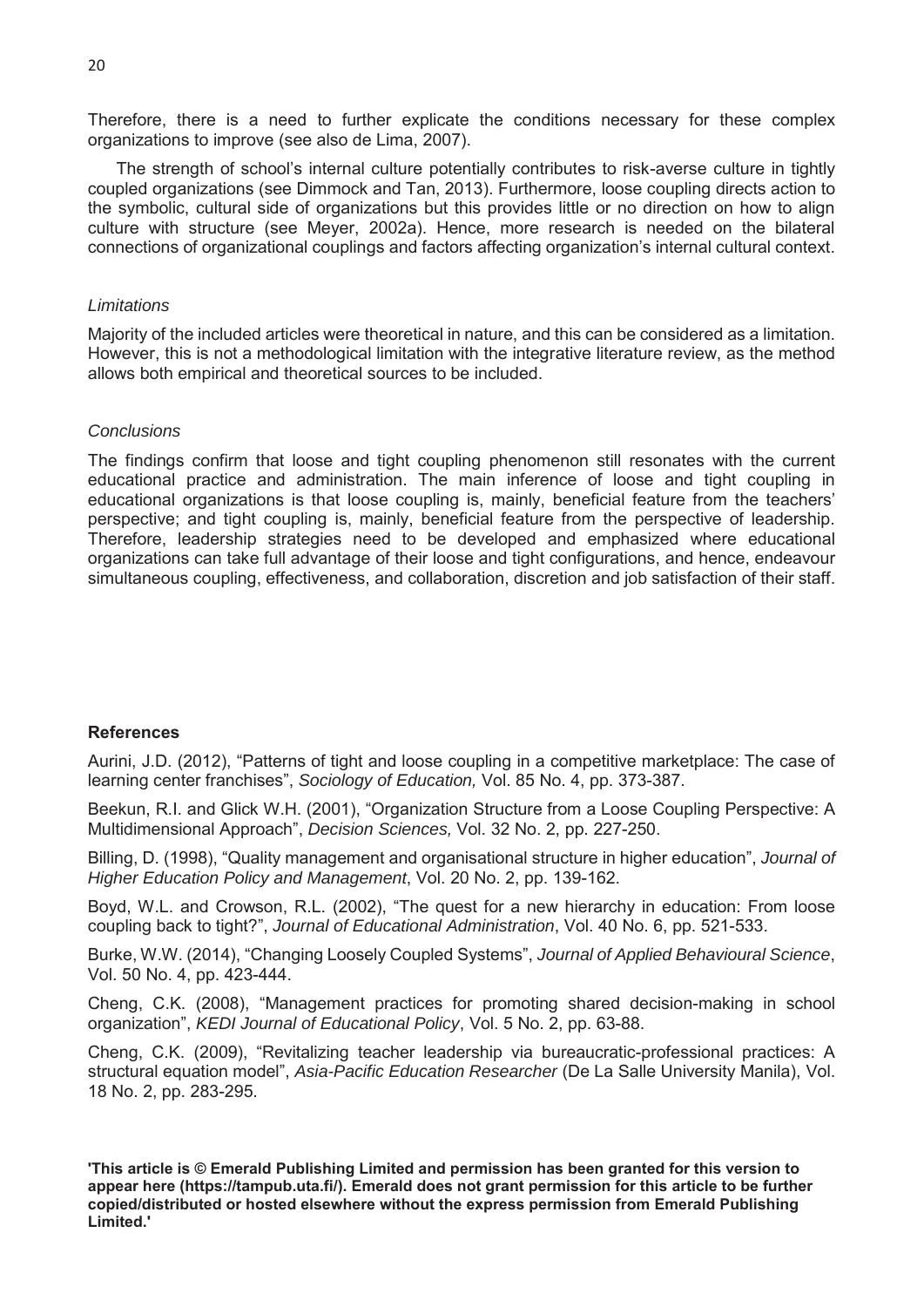Conn V.S., Isaramalai, S., Rath, S., Jantarakupt, P., Wadhawan, R. and Dash, Y. (2003), "Beyond MEDLINE for literature searches", *Journal of Nursing Scholarship*, Vol. 35 No. 2, pp. 177-182.

Cooper, H. (1998), *Synthesizing Research: A Guide for Literature Reviews*, 3rd edn., Sage Publications, Thousand Oaks, CA.

de Lima, J. (2007), "Teacher's professional development in departmentalised, loosely coupled organisations: Lessons for school improvement from a case study of two curriculum departments", *School Effectiveness and School Improvement*, Vol. 18 No. 3, pp. 273-302.

Dey, I. (1993), *Qualitative Data Analysis. A User Friendly Guide for Social Scientist*. Routledge, London.

Dimmock, C. and Tan, C.Y. (2013), "Educational leadership in Singapore: Tight coupling, sustainability, scalability, and succession", *Journal of Educational Administration*, Vol. 51 No. 3, pp. 320-340.

Elo, S. and Kyngäs, H. (2007), "The qualitative content analysis process", *Journal of Advanced Nursing*, Vol. 62 No. 1, pp. 107-115.

Fennell, H.A. (1994), "Organizational linkages: Expanding the existing metaphor", *Journal of Educational Administration*, Vol. 32 No. 1, pp. 22-33.

Firestone, W.A. (1985), "The study of loose coupling: problems, progress, and prospects", in Kerckhoff, A. (Ed.), *Research in Sociology of Education and Socialization*, Jai Press Inc., Greenwich, Connecticut, CT, Vol. 5, pp. 3-30.

Fusarelli, L.D. (2002), "Tightly coupled policy in loosely coupled systems: Institutional capacity and organizational change", *Journal of Educational Administration*, Vol. 40 No. 6, pp. 561-575.

Gamoran, A. (2008), "Reforming the loosely coupled system: Implications for Jewish schools", *Journal of Jewish Education*, Vol. 74, pp. 52-67.

Goldspink, C. (2007), "Rethinking Educational Reform, A Loosely Coupled and Complex Systems Perspective", *Educational Management, Administration and Leadership*, Vol. 35 No. 1, pp. 27-50.

Hallett, T. (2010), "The Myth Incarnate: Recoupling Processes, Turmoil, and Inhabited Institutions in an Urban Elementary School", *American Sociological Review*, Vol. 75 No. 1, pp. 52-74.

Hargreaves, A. 2000, "Four ages of professionalism and professional learning", *Teachers and Teaching: Theory and Practice*, Vol. 6 No. 2, pp. 198-202.

Hargreaves, A. and Shirley, D. (2009), *The fourth way: The inspiring future for educational change*. Thousand Oaks, Gorwin, CA.

Hargreaves, D.H. (2011), "System redesign for system capacity building", *Journal of Educational Administratio*n, Vol. 49 No. 6, pp. 685-700.

Horne, S. (1992), "Organization and change within educational systems: Some implications of a loose-coupling model", *Educational Management and Administration*, Vol. 20 No. 2, pp. 88-99.

Hökkä, P. and Vähäsantanen, K. (2014), "Agency-centred coupling - a better way to manage an educational organization?", *International Journal of Leadership in Education*, Vol. 17 No. 2, pp. 131- 153.

Ingersoll, R.M. (1993), "Loosely Coupled Organizations Revisited", in Bacharach, S.B. (Ed.), *Research in Sociology of Organizations*, Jai Press Inc., Greenwich, Connecticut, CT, Vol. 11, pp. 81-112.

Ingersoll, R.M. (1994), "Organizational control in secondary schools", *Harvard Educational Review*, Vol. 64 No. 2, pp. 150-172.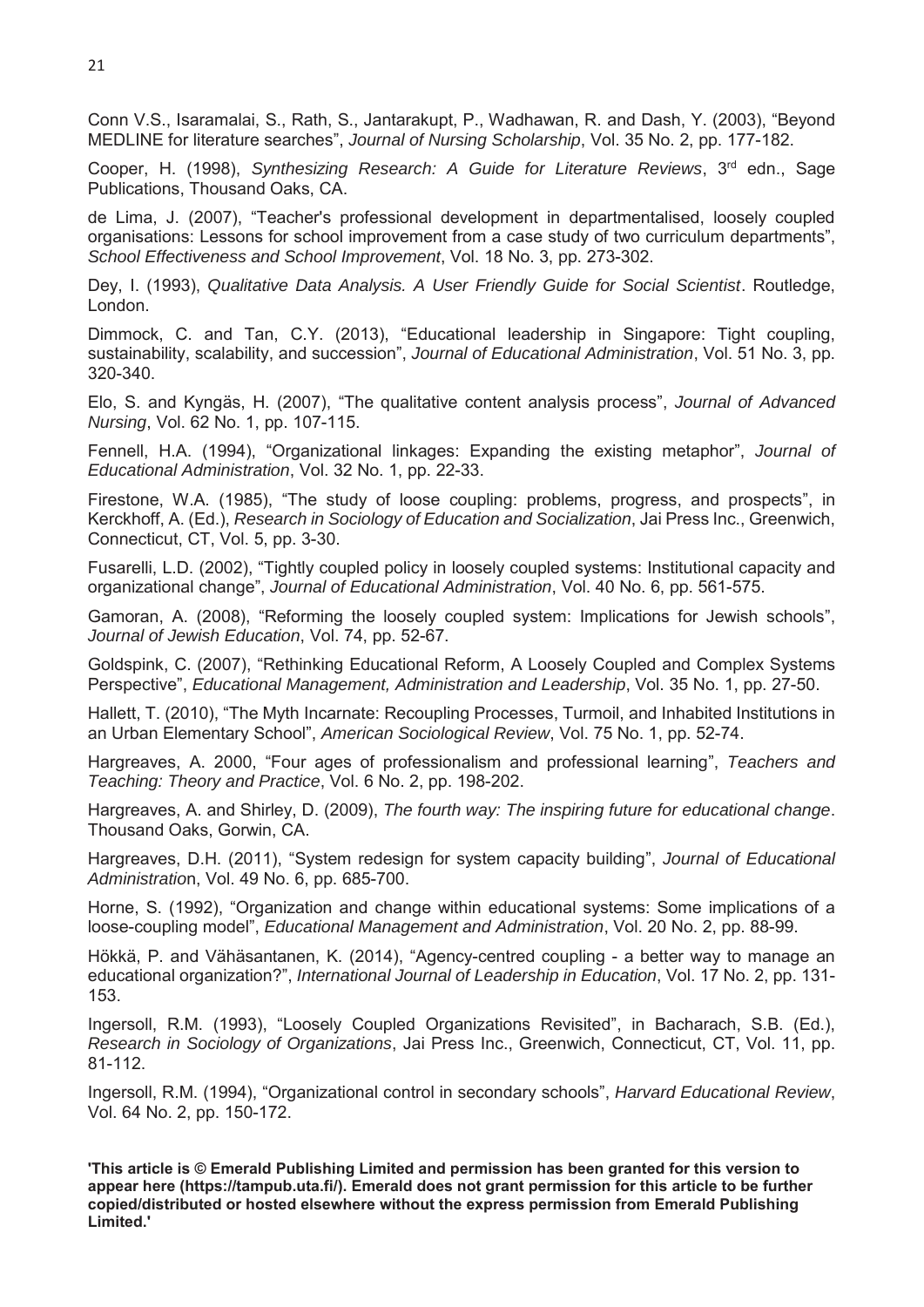Logan, C.S., Ellett, C.D. and Licata, J.W. (1993), "Structural coupling, robustness and effectiveness of schools", *Journal of Educational Administration*, Vol. 31 No. 4, pp. 19-30.

Meyer, H.D. (2002a), "From "loose coupling" to "tight management"? Making sense of the changing landscape in management and organization theory", *Journal of Educational Administration*, Vol. 40 No. 6, pp. 515-520.

Meyer, H.D. (2002b), "The new managerialism in education management: Corporatization or organizational learning?", *Journal of Educational Administration*, Vol. 40 No. 6, pp. 534-553.

Morley, L. and Rassool, N. (2000), "School effectiveness: new managerialism, quality and the Japanization of education", *Journal of Education Policy*, Vol. 15 No. 2, pp. 169-183.

Murphy, J., Hallinger, P. and Mesa, R.P. (1985), "Strategies for coupling schools: The effective school approach", *NASSP Bulletin*, February, pp. 7-13.

Ogawa, R.T., and Scribner, S.P. (2002), "Leadership: Spanning the technical and institutional dimensions of organizations", *Journal of Educational Administration*, Vol. 40 No. 6, pp. 576-589.

Orton, J.D. and Weick, K.E. (1990), "Loosely coupled systems: A reconceptualization", *The Academy of Management Review*, Vol. 15 No. 2, pp. 203-223.

Pajak, E. and Green, A. (2003), "Loosely coupled organizations, misrecognition, and social reproduction", *International Journal of Leadership in Education*, Vol. 6 No. 4, pp. 393-413.

Pang, N S.K. (1998), "The binding forces that hold school organizations together", *Journal of Educational Administration*, Vol. 36 No. 4, pp. 314-333.

Pang, N.S.K. (2000), "In search of excellent schools: The Case of Hong Kong", in Dimmock, C. and Walker, A. (Ed.), *Future school administration: Western and Asian perspectives,* The Chinese University Press and Hong Kong Institute of Educational Research, Hong Kong, pp. 269–290.

Pang, N.S.K. (2003), "Binding forces and teachers' school life: A recursive model", *School Effectiveness and School Improvement*, Vol. 14 No. 3, pp. 293-320.

Pang, N.S.K. (2010), "Leadership forces in Hong Kong secondary schools", *School Leadership and Management*, Vol. 30 No. 4, pp. 351-365.

Paulus, T., Woods, M., Atkins, D. and Macklin, R. (2014), "Current Reporting Practices of ATLAS.ti User In Published Research Studies", available at: https://depositonce.tuberlin.de/bitstream/11303/5138/1/21 paulus woods atkins macklin 4429.pdf (accessed 17 February 2017 ).

Peters, T.J. and Waterman, R.H. Jr. (1982), *In search of excellence*, Harper and Row, New York, NY.

Rowan, B. (2002), "Rationality and reality in organizational management: Using the coupling metaphor to understand educational (and other) organizations - a concluding comment", *Journal of Educational Administration*, Vol. 40 No. 6, pp. 604-611.

Sergiovanni, T.J. (1984), "Leadership and excellence in schooling", *Educational Leadership*, Vol. 41 No. 5, pp. 4-14.

Shen, J., Gao, X. and Xia, J. (2016), "School as a Loosely Coupled Organization? An Empirical Examination Using National SASS 2003–04 Data", *Educational Management, Administration and Leadership*, Vol. 45 No. 4, pp. 657–681.

Torraco, R.J. (2005), "Writing Integrative Literature Reviews: Guidelines and Examples", *Human Resource Development Review*, Vol. 4 No. 3, pp. 356-367.

Tyler, W. (1987), "´Loosely Coupled' Schools: A Structuralist Critique", *British Journal of Sociology of Education*, Vol. 8 No. 3, pp. 313-326.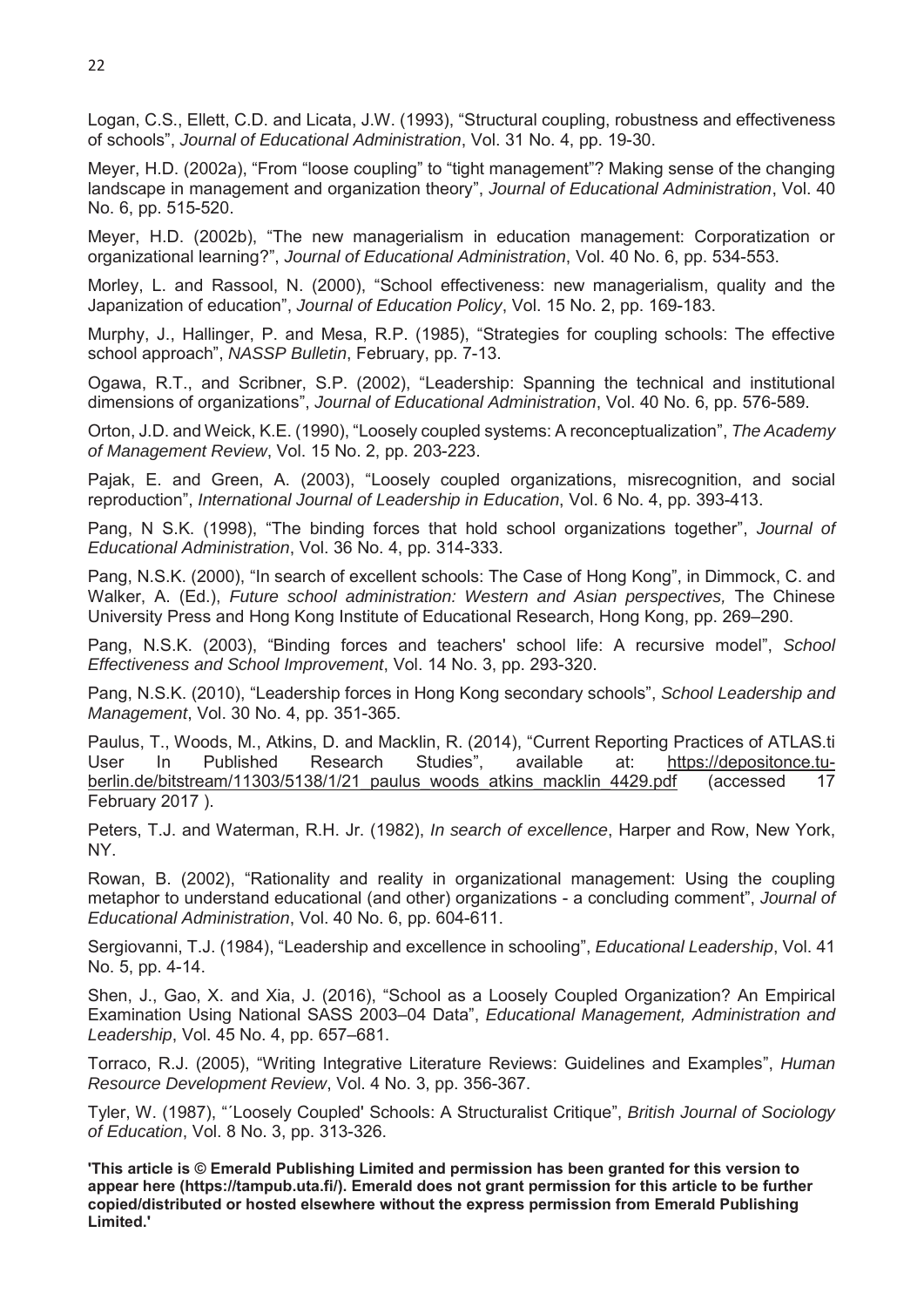Vuori, J. (2015), "Enacting the common script: Management ideas at Finnish universities of applied sciences", *Educational Management, Administration and Leadership*, Vol. 43 No.4, pp. 646–660.

Vähäsantanen, K., Hökkä, P., Eteläpelto, A. and Rasku-Puttonen, H. (2012), "Opettajien ammatillinen identiteetti, toimijuus ja sitoutuminen väljä- ja tiukkakytkentäisissä koulutusorganisaatioissa", *Aikuiskasvatus*, Vol. 32. No 2, pp. 96-106.

Weick, K.E. (1976), "Educational organisations as loosely coupled systems", *Administrative Science Quarterly*, Vol. 21 No. 1, pp. 1-18.

Weick, K.E. (1982), "Administering education in loosely coupled schools", *Phi Delta Kappan*, Vol. 63 No. 10, pp. 673-676.

Whittemore, R. and Knafl, K. (2005), "The integrative review: updated methodology". *Journal of Advanced Nursing*, Vol. 52 No. 5, pp. 546-553.

Willower, D.J. (1981), "Educational Administration: Some philosophical and other considerations", *Journal of Educational Administration*. Vol. 19 No. 2, pp. 115-139.

Yair, G. (1997), "Method effects on theory testing: The case of organizational coupling in education", *Journal of Educational Administration*, Vol. 35 No. 4, pp. 290-311.

| <b>Author year/country</b>    | <b>Methodology</b>                                               | Setting / sample                                                                                                                            | <b>Source</b>                                             |
|-------------------------------|------------------------------------------------------------------|---------------------------------------------------------------------------------------------------------------------------------------------|-----------------------------------------------------------|
| Aurini (2012) CA              | Ethnographic case<br>study                                       | - Field research in Ontario<br>Learning Centre franchise in<br>Toronto, Ontario<br>- 37 interviews for tutoring<br>business representatives | <b>EBSCO</b>                                              |
| <b>Billing (1998) UK</b>      | <b>Theoretical</b>                                               | Reviews management theories<br>about organizational structure,<br>culture, and the environment                                              | hand search                                               |
| Boyd and<br>Crowson (2002) US | <b>Theoretical</b>                                               | The hybrid model of<br>organizations                                                                                                        | Journal of<br>Educational<br>Administration<br><b>JEA</b> |
| Cheng (2008) HK               | Questionnaire<br>survey<br>- Structural equation<br>modelling    | - 20 aided secondary schools in<br>Hong Kong<br>- Respondents: 388 teachers                                                                 | Web of<br>Science                                         |
| Cheng (2009) HK               | Quasi-experiment<br>design<br>- Structural equation<br>modelling | - 20 aided secondary schools in<br>Hong Kong<br>- Respondents: 360 teachers                                                                 | hand search<br><b>Continues</b>                           |

#### **Table A1.** Matrix of the reviewed literature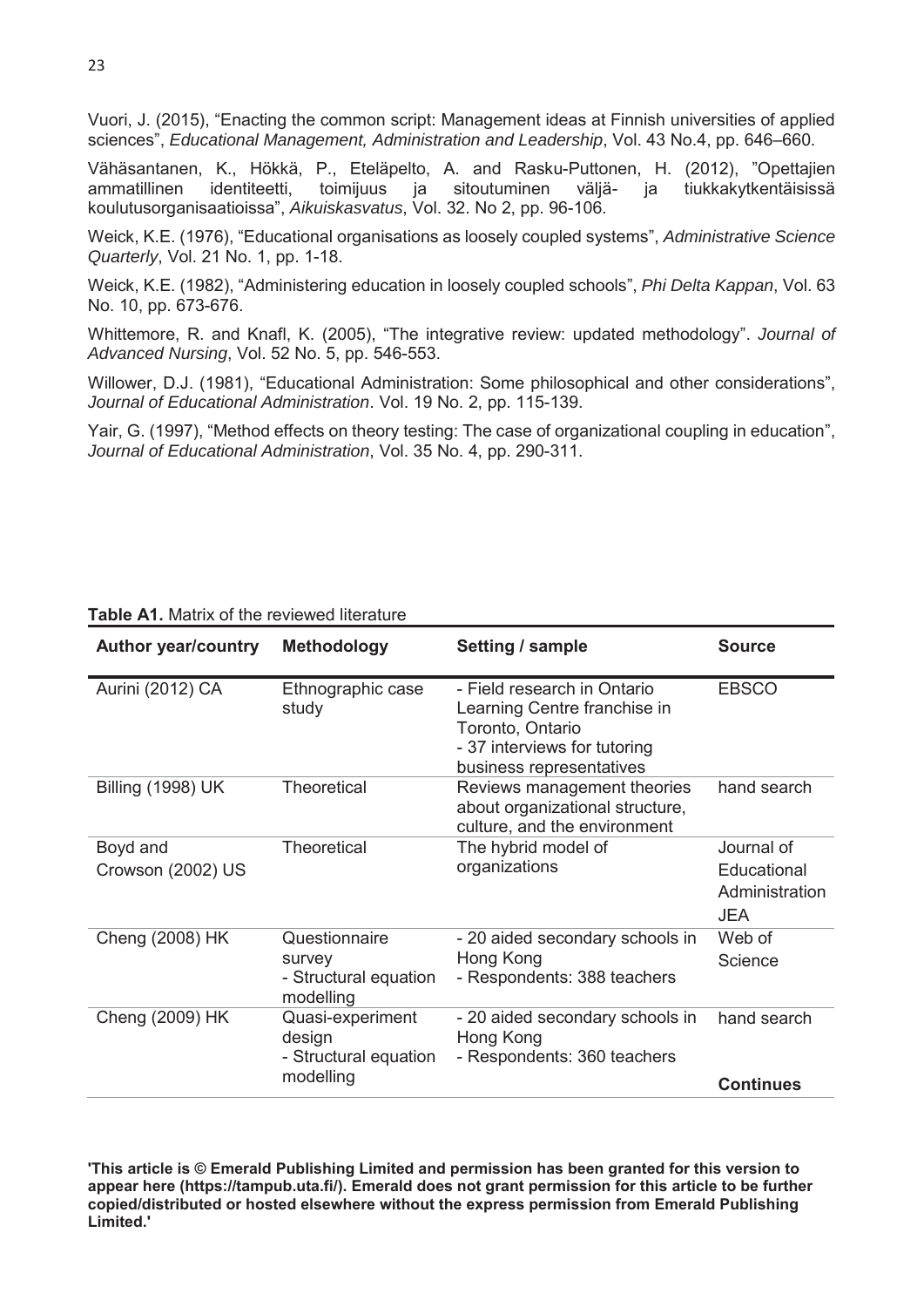| de Lima (2007) PT                      | Case study of two<br>departments in a<br>school<br>- Whole-school<br>survey: One-way<br><b>ANOWA</b><br>- Department social<br>network<br>questionnaire:<br>density and tie<br>strength<br>- Interviews:<br>thematic content<br>analysis | - Portuguese Basic Integrated<br>School<br>- Whole-school sample: 83<br>teachers<br>- Response rate for survey and<br>questionnaire: 88%<br>- Interviews: 3 interviews in two<br>departments                                                                | hand search                                                                      |
|----------------------------------------|------------------------------------------------------------------------------------------------------------------------------------------------------------------------------------------------------------------------------------------|-------------------------------------------------------------------------------------------------------------------------------------------------------------------------------------------------------------------------------------------------------------|----------------------------------------------------------------------------------|
| Dimmock and<br>Tan (2013) SG           | Theoretical                                                                                                                                                                                                                              | Characterization of school<br>leadership and its context in<br>Singapore                                                                                                                                                                                    | <b>JEA</b>                                                                       |
| Fennell (1994) CA                      | Theoretical                                                                                                                                                                                                                              | Reviews the developments in<br>the use of linkage metaphor in<br>1980s with the emphasis on the<br>change process                                                                                                                                           | <b>JEA</b>                                                                       |
| Fusarelli (2002) US                    | Theoretical                                                                                                                                                                                                                              | Reviews the effectiveness of<br>systemic reform initiatives                                                                                                                                                                                                 | <b>JEA</b>                                                                       |
| Gamoran (2008) US                      | Stratified survey<br>design<br>- Two items of the<br><b>School and Staffing</b><br>Survey (SASS)<br>2003-2004                                                                                                                            | - National sample of schools:<br>9 444 public schools, 3 443<br>private schools, including 114<br><b>Jewish Schools</b><br>- Weighted sample: 3 056 100<br>public school teachers, 440 200<br>private school teachers, 27 500<br>teachers in Jewish schools | hand search                                                                      |
| Goldspink (2007) UK                    | Theoretical                                                                                                                                                                                                                              | Educational reform from loosely<br>coupled and complex system<br>perspective                                                                                                                                                                                | Educational<br>Management,<br>Administration<br>and<br>Leadership<br><b>EMAL</b> |
| Hargreaves (2011)<br><b>UK</b>         | Theoretical                                                                                                                                                                                                                              | Conceptual schemes on the<br>phenomenon of partnerships<br>between clusters of schools                                                                                                                                                                      | <b>JEA</b>                                                                       |
| Horne (1992) US                        | Theoretical                                                                                                                                                                                                                              | Organizational change in<br>educational systems with<br>implications of a loosely<br>coupled model                                                                                                                                                          | <b>ERIC</b>                                                                      |
| Hökkä and<br>Vähäsantanen (2014)<br>FI | Synthesis of two<br>research projects (A<br>and $B$ )<br>- A: In-depth, open<br>ended interviews<br>- B: Narrative                                                                                                                       | - A: eight teacher educators<br>- B: 16 vocational teachers in<br>2006 and 14 of these teachers<br>in 2007                                                                                                                                                  | Int. Jour. of<br>Leadership in<br>Education                                      |
|                                        | interviews                                                                                                                                                                                                                               |                                                                                                                                                                                                                                                             | <b>Continues</b>                                                                 |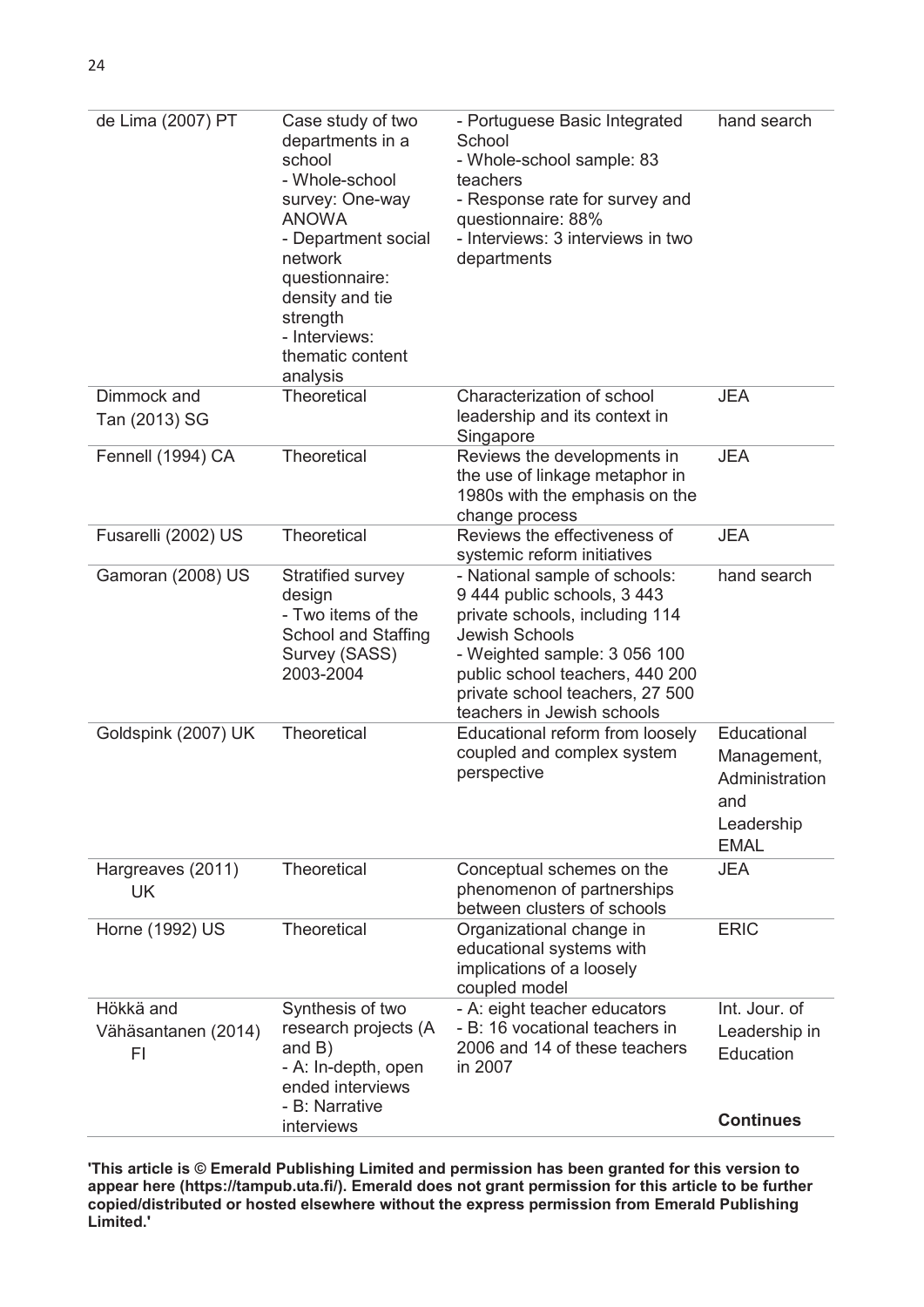| Ingersoll (1994) US              | Stratified survey<br>design with multi-<br>level statistical<br>techniques<br>- The School and<br><b>Staffing Survey</b><br>(SASS) 1988                                                                             | - Sample of 5 292 junior and<br>senior high schools in US<br>- Respondents: 24 480 teachers                                 | hand search                                 |
|----------------------------------|---------------------------------------------------------------------------------------------------------------------------------------------------------------------------------------------------------------------|-----------------------------------------------------------------------------------------------------------------------------|---------------------------------------------|
| Logan et al. (1993)<br><b>US</b> | Correlations<br>- Organizational<br>coupling structure<br>inventory-teacher<br>form (OCSI-T)<br>- Robustness<br>semantic differential<br>(RSD)<br>- Index of perceived<br>organizational<br>effectiveness<br>(IPOE) | - 73 schools (55 elementary and<br>18 secondary schools),<br>Southeast region in US<br>- Respondents: 1 848 teachers        | <b>JEA</b>                                  |
| Meyer (2002a) US                 | <b>Theoretical</b>                                                                                                                                                                                                  | Changes in organizational<br>thinking about educational<br>systems as formal organizations                                  | <b>JEA</b>                                  |
| Meyer (2002b) US                 | <b>Theoretical</b>                                                                                                                                                                                                  | The new managerialism in<br>education management                                                                            | <b>JEA</b>                                  |
| Murphy et al. (1985)<br>US       | Theoretical                                                                                                                                                                                                         | Comparison between loosely<br>coupled, average, schools and<br>tightly coupled, effective,<br>schools                       | hand search                                 |
| Ogawa and<br>Scribner (2002) US  | Theoretical                                                                                                                                                                                                         | Revisiting the concept of loose<br>coupling                                                                                 | <b>JEA</b>                                  |
| Orton and Weick<br>(1990) US     | Theoretical                                                                                                                                                                                                         | Reconceptualization of loosely<br>coupled systems                                                                           | hand search                                 |
| Pajak and Green<br>(2003)<br>US  | Theoretical                                                                                                                                                                                                         | Explores how loose coupling in<br>school<br>organizations serve the purpose<br>of misrecognition and social<br>reproduction | Int. Jour. of<br>Leadership in<br>Education |
| Pang (1998) HK                   | Principal component<br>analysis, and<br><b>LISREL</b> confirmatory<br>factor analysis<br>- Development of<br>School values<br>inventory (SVI)                                                                       | Final form (III)<br>- 44 aided secondary schools in<br>Hong Kong<br>- Respondents: 554 teachers                             | <b>JEA</b>                                  |
| Pang (2003) HK                   | Factor analysis for<br>confirmation of<br>organizational<br>binding forces                                                                                                                                          | - 44 aided secondary schools in<br>Hong Kong<br>- Respondents: 554 teachers                                                 | Web of<br>Science                           |
|                                  |                                                                                                                                                                                                                     |                                                                                                                             | <b>Continues</b>                            |